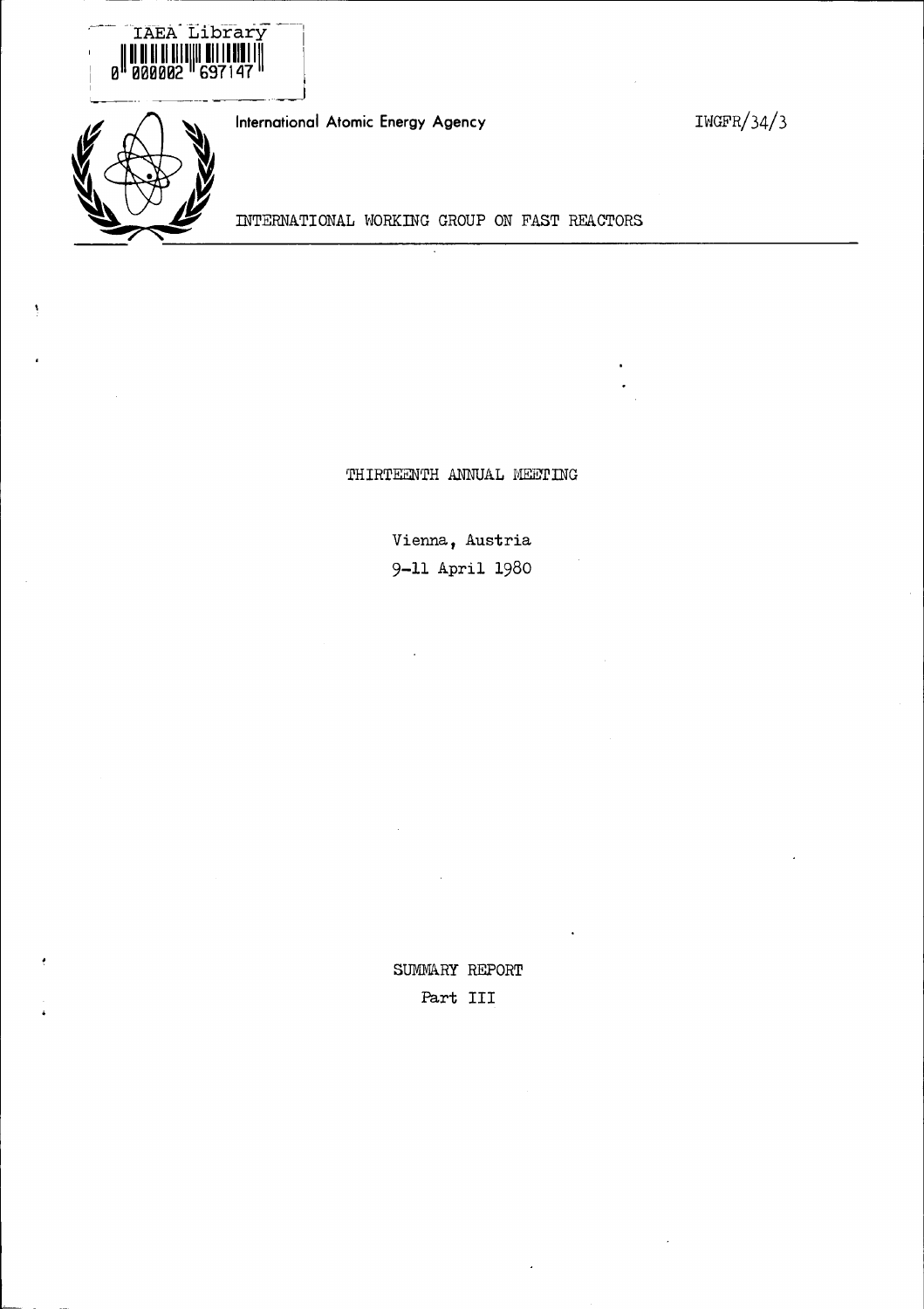Reproduced by the IAEA in Austria<br>April 1981 81-01885

 $\alpha = 1/2$  ,  $\alpha$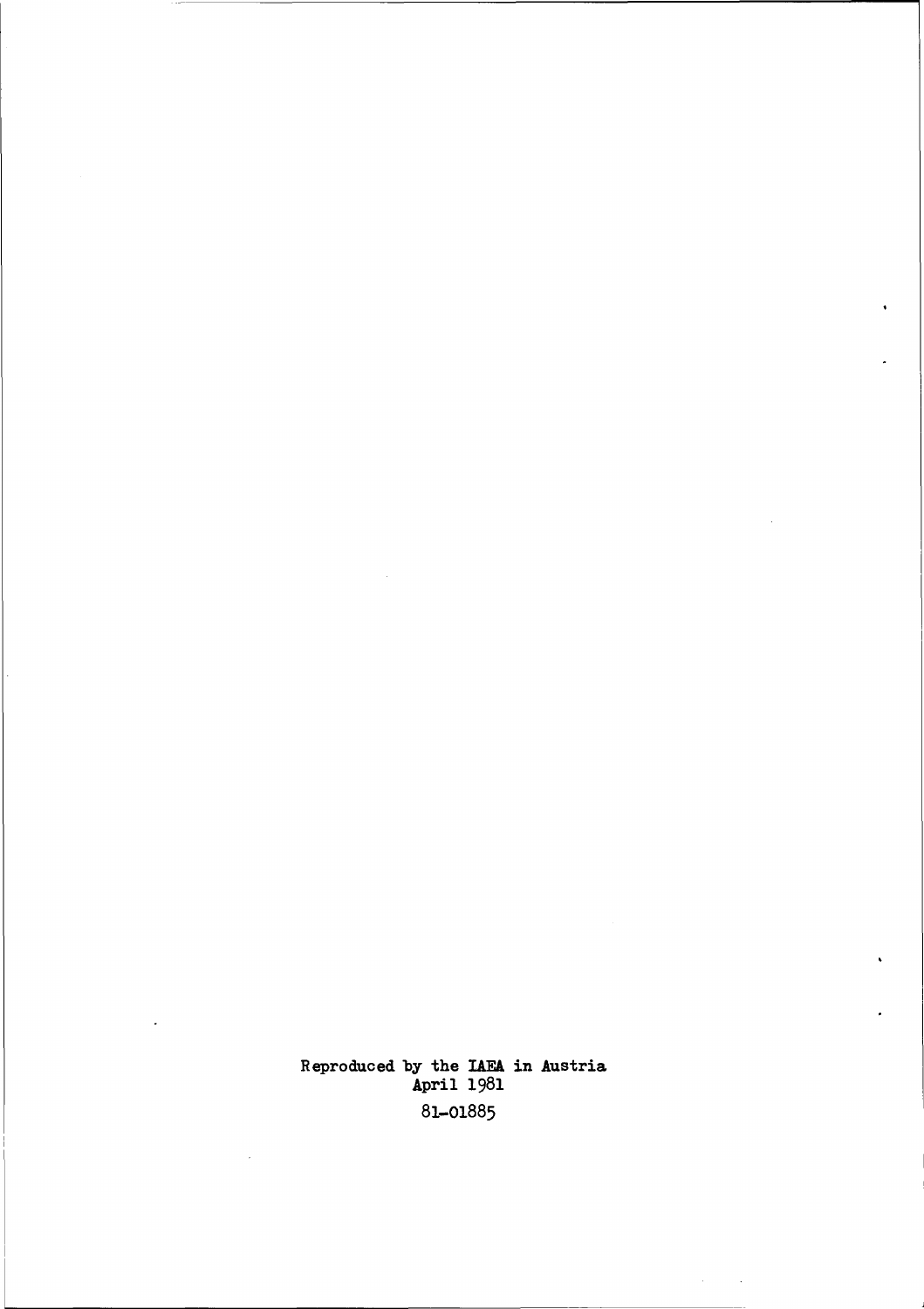# INTERNATIONAL WORKING GROUP ON PAST REACTORS

TH I RTEENTH ANNUAL MEETING

Vienna, Austria 9-11 April 1980

SUMMARY REPORT Part III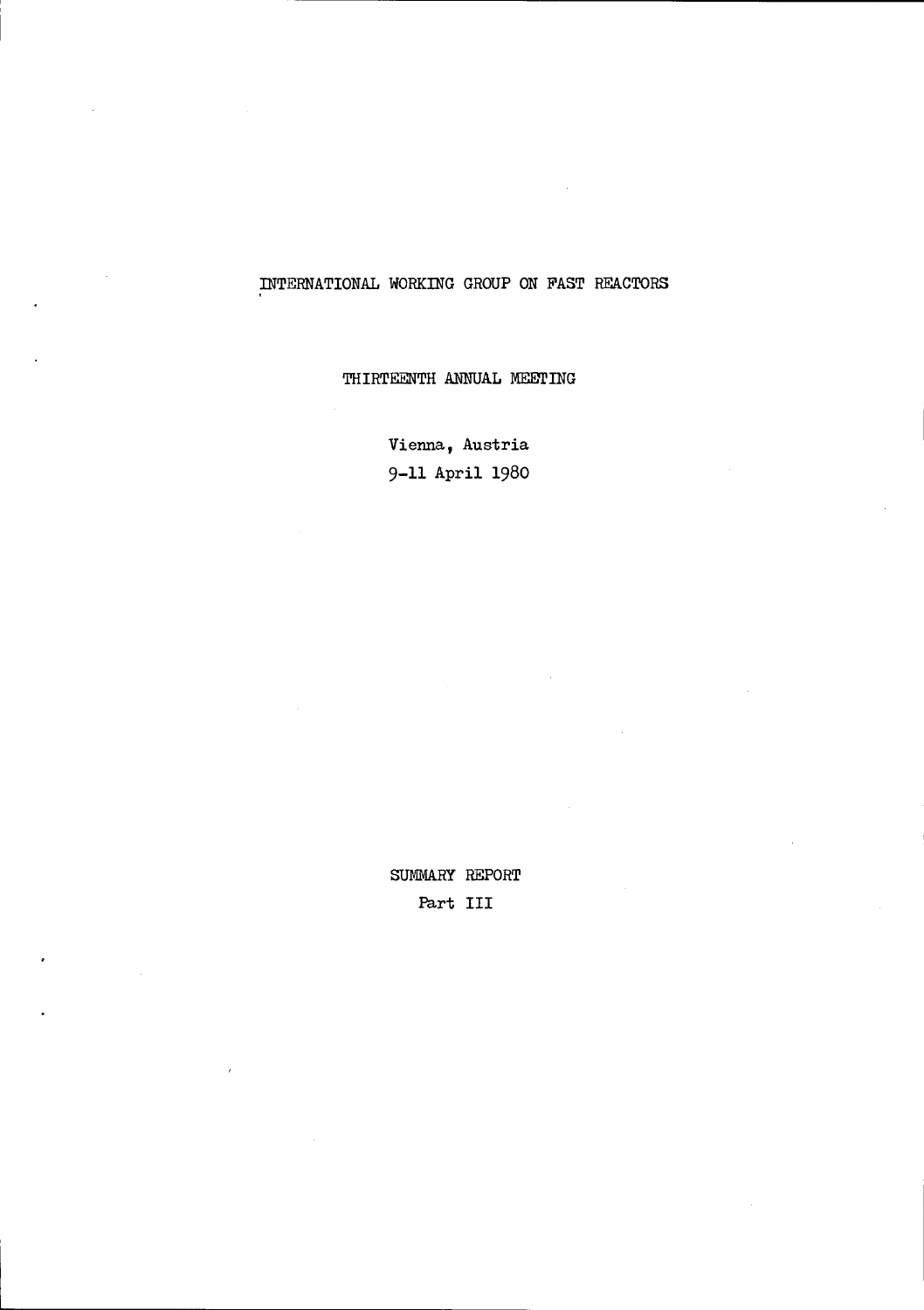$\label{eq:2.1} \mathcal{L}_{\mathcal{A}}(\mathcal{A}) = \mathcal{L}_{\mathcal{A}}(\mathcal{A}) \mathcal{L}_{\mathcal{A}}(\mathcal{A})$  $\label{eq:2.1} \frac{1}{\sqrt{2\pi}}\left(\frac{1}{\sqrt{2\pi}}\right)^{2} \left(\frac{1}{\sqrt{2\pi}}\right)^{2} \left(\frac{1}{\sqrt{2\pi}}\right)^{2} \left(\frac{1}{\sqrt{2\pi}}\right)^{2} \left(\frac{1}{\sqrt{2\pi}}\right)^{2} \left(\frac{1}{\sqrt{2\pi}}\right)^{2} \left(\frac{1}{\sqrt{2\pi}}\right)^{2} \left(\frac{1}{\sqrt{2\pi}}\right)^{2} \left(\frac{1}{\sqrt{2\pi}}\right)^{2} \left(\frac{1}{\sqrt{2\pi}}\right)^{2$  $\label{eq:2.1} \frac{1}{2} \sum_{i=1}^n \frac{1}{2} \sum_{i=1}^n \frac{1}{2} \sum_{i=1}^n \frac{1}{2} \sum_{i=1}^n \frac{1}{2} \sum_{i=1}^n \frac{1}{2} \sum_{i=1}^n \frac{1}{2} \sum_{i=1}^n \frac{1}{2} \sum_{i=1}^n \frac{1}{2} \sum_{i=1}^n \frac{1}{2} \sum_{i=1}^n \frac{1}{2} \sum_{i=1}^n \frac{1}{2} \sum_{i=1}^n \frac{1}{2} \sum_{i=1}^n \frac{$  $\label{eq:2.1} \frac{1}{\sqrt{2}}\left(\frac{1}{\sqrt{2}}\right)^{2} \left(\frac{1}{\sqrt{2}}\right)^{2} \left(\frac{1}{\sqrt{2}}\right)^{2} \left(\frac{1}{\sqrt{2}}\right)^{2} \left(\frac{1}{\sqrt{2}}\right)^{2} \left(\frac{1}{\sqrt{2}}\right)^{2} \left(\frac{1}{\sqrt{2}}\right)^{2} \left(\frac{1}{\sqrt{2}}\right)^{2} \left(\frac{1}{\sqrt{2}}\right)^{2} \left(\frac{1}{\sqrt{2}}\right)^{2} \left(\frac{1}{\sqrt{2}}\right)^{2} \left(\$  $\frac{1}{\sqrt{2}}$ 

 $\Delta \sim 10^{11}$  m  $^{-1}$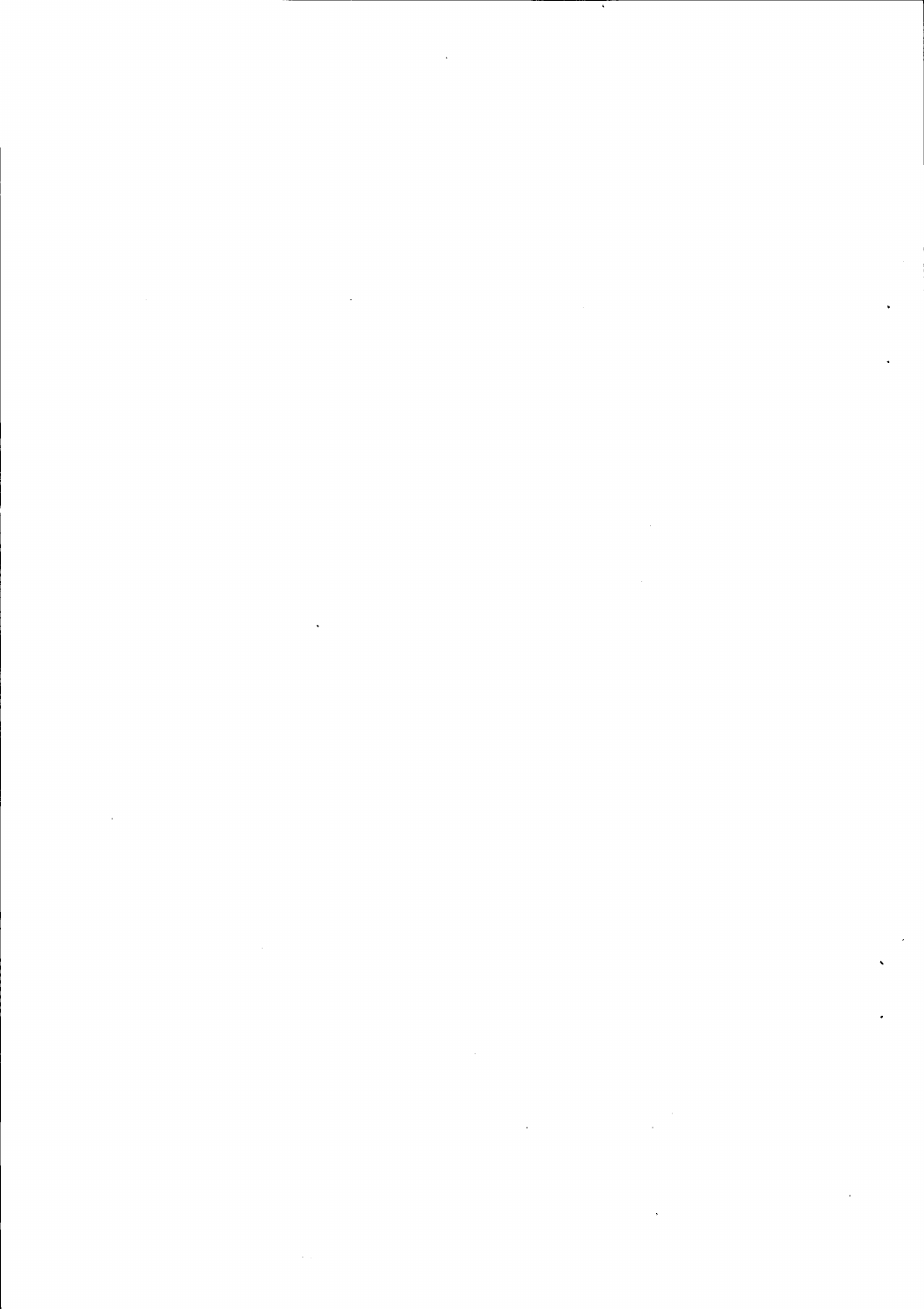## FOREWORD

The Thirteenth Annual Meeting of the IAEA International Working Group on Fast Reactors was held at the IAEA Headquarters, Vienna, Austria from 9 to 11 April 1980.

The Summary Report (Part I) contains the Minutes of the Meeting.

The Summary Report (Part II) contains the papers which review the national programme in the field of LMFBRs and other presentations at the Meeting.

The Summary Report (Part III) contains the discussions on the review of the national programmes.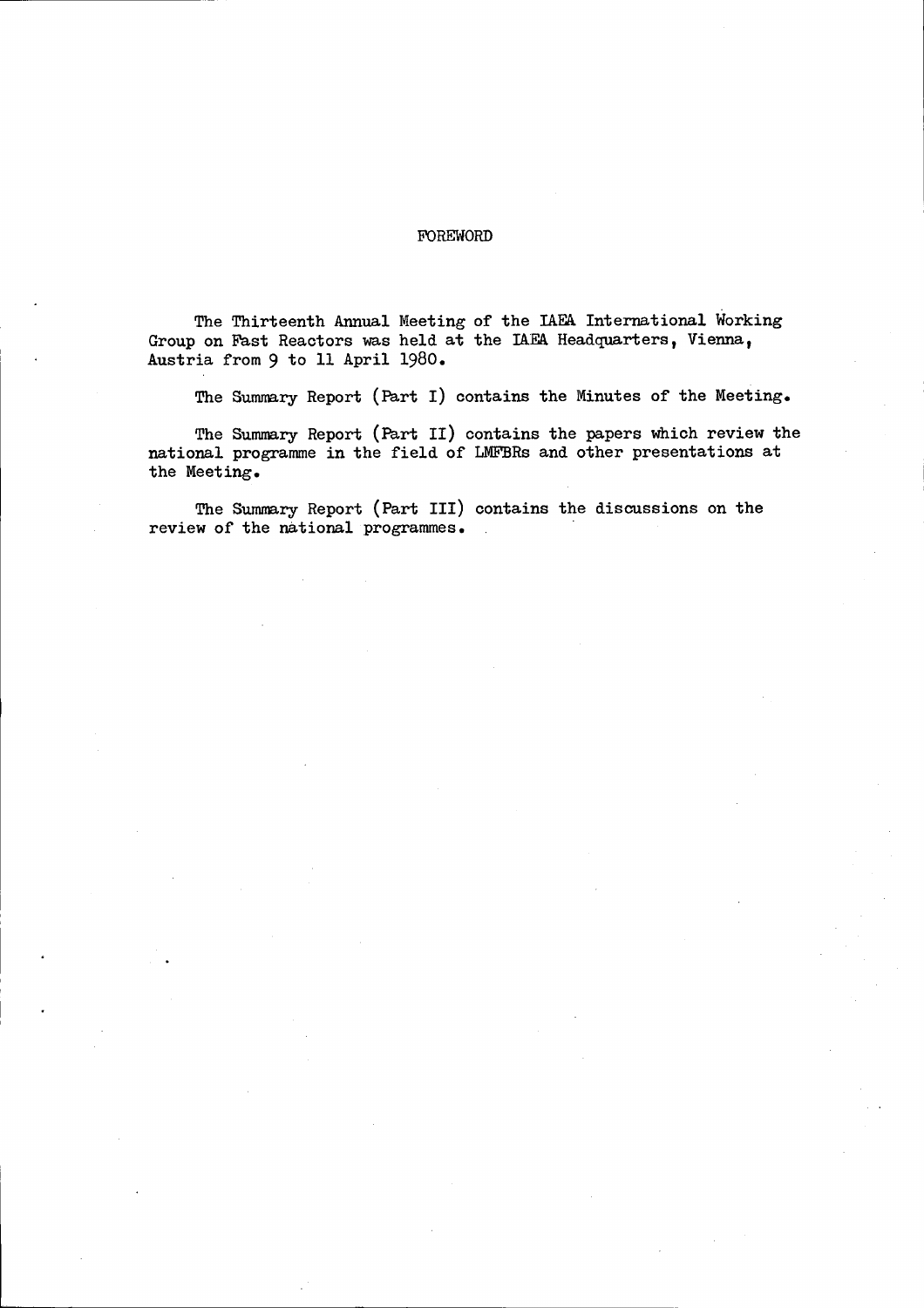$\label{eq:2.1} \frac{1}{\sqrt{2}}\int_{\mathbb{R}^3}\frac{1}{\sqrt{2}}\left(\frac{1}{\sqrt{2}}\right)^2\frac{1}{\sqrt{2}}\left(\frac{1}{\sqrt{2}}\right)^2\frac{1}{\sqrt{2}}\left(\frac{1}{\sqrt{2}}\right)^2\frac{1}{\sqrt{2}}\left(\frac{1}{\sqrt{2}}\right)^2\frac{1}{\sqrt{2}}\left(\frac{1}{\sqrt{2}}\right)^2\frac{1}{\sqrt{2}}\frac{1}{\sqrt{2}}\frac{1}{\sqrt{2}}\frac{1}{\sqrt{2}}\frac{1}{\sqrt{2}}\frac{1}{\sqrt{2}}$ 

 $\mathcal{L}^{\mathcal{L}}(\mathcal{L}^{\mathcal{L}})$  and the contract of the contract of the contract of the contract of the contract of the contract of the contract of the contract of the contract of the contract of the contract of the contrac 

 $\label{eq:2.1} \frac{1}{\sqrt{2}}\int_{\mathbb{R}^3}\frac{1}{\sqrt{2}}\left(\frac{1}{\sqrt{2}}\int_{\mathbb{R}^3}\frac{1}{\sqrt{2}}\left(\frac{1}{\sqrt{2}}\int_{\mathbb{R}^3}\frac{1}{\sqrt{2}}\right)\left(\frac{1}{\sqrt{2}}\int_{\mathbb{R}^3}\frac{1}{\sqrt{2}}\right)\left(\frac{1}{\sqrt{2}}\int_{\mathbb{R}^3}\frac{1}{\sqrt{2}}\right)\left(\frac{1}{\sqrt{2}}\int_{\mathbb{R}^3}\frac{1}{\sqrt{2}}\int_{\mathbb{R}$ 

 $\mathcal{L}^{\text{max}}_{\text{max}}$  , where  $\mathcal{L}^{\text{max}}_{\text{max}}$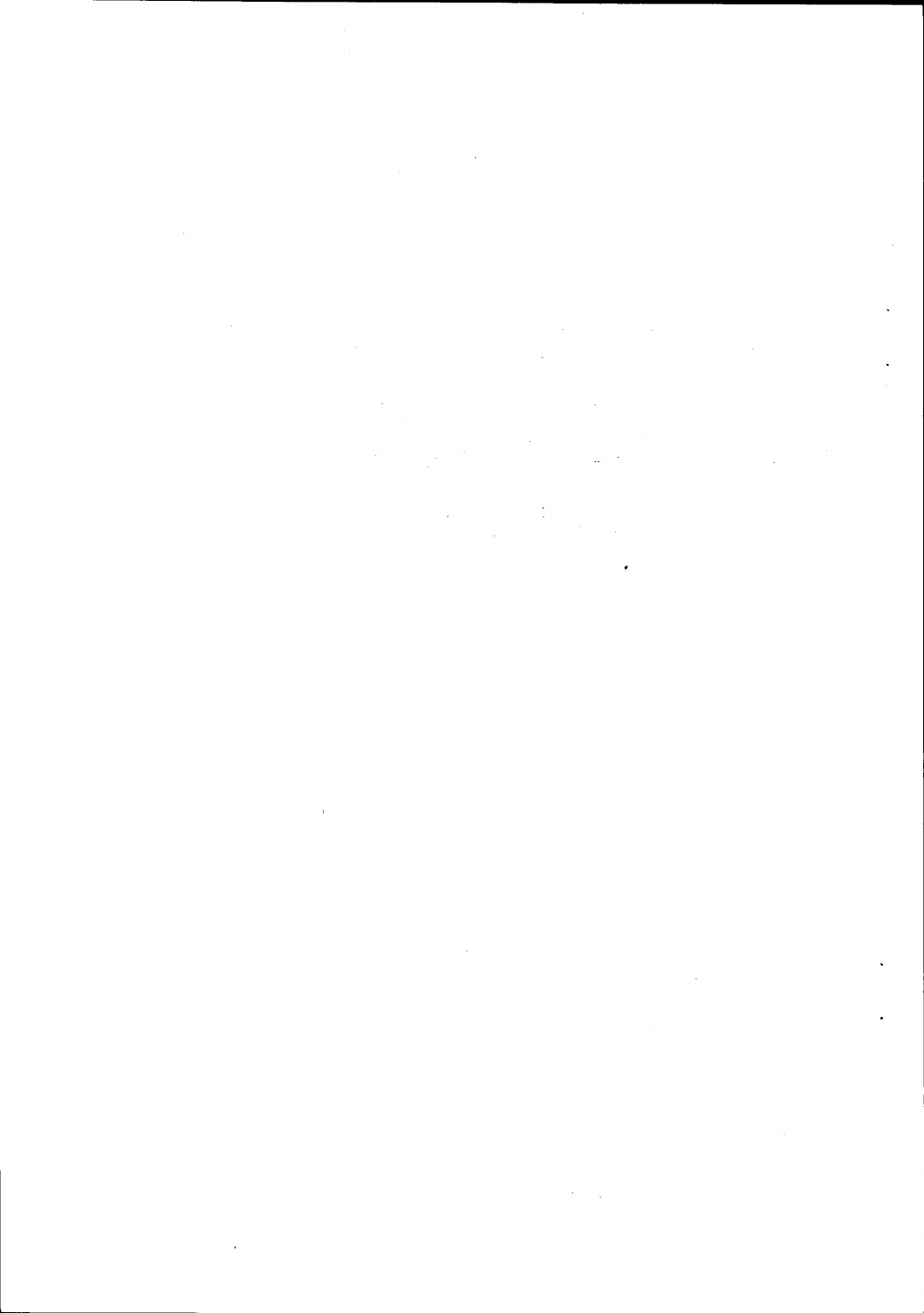## $\mathtt{CONTENTS}$

| 1.         | Discussion of Mr. Vautrey's Presentation   | 7 <sup>1</sup>  |
|------------|--------------------------------------------|-----------------|
| $2\bullet$ | Discussion of Dr. Marth's Presentation     | 9               |
| $3\bullet$ | Discussion of Dr. Paranjpe's Presentation  | 12 <sup>1</sup> |
| 4.         | Discussion of Dr. Bruzzi's Presentation    | 16              |
| 5.         | Discussion of Dr. Inyutin's Presentation   | 18              |
| 6.         | Discussion of Dr. Balz' Presentation       | 22 <sub>2</sub> |
| 7.         | Discussion of Dr. Royen's Presentation     | 23              |
| 8.         | Discussion of Dr. Smith's Presentation     | 23 <sub>2</sub> |
| 9.         | Discussion of Dr. Rosen's Presentation     | 25              |
| 10.        | Discussion of Dr. Tomabechi's Presentation | 26              |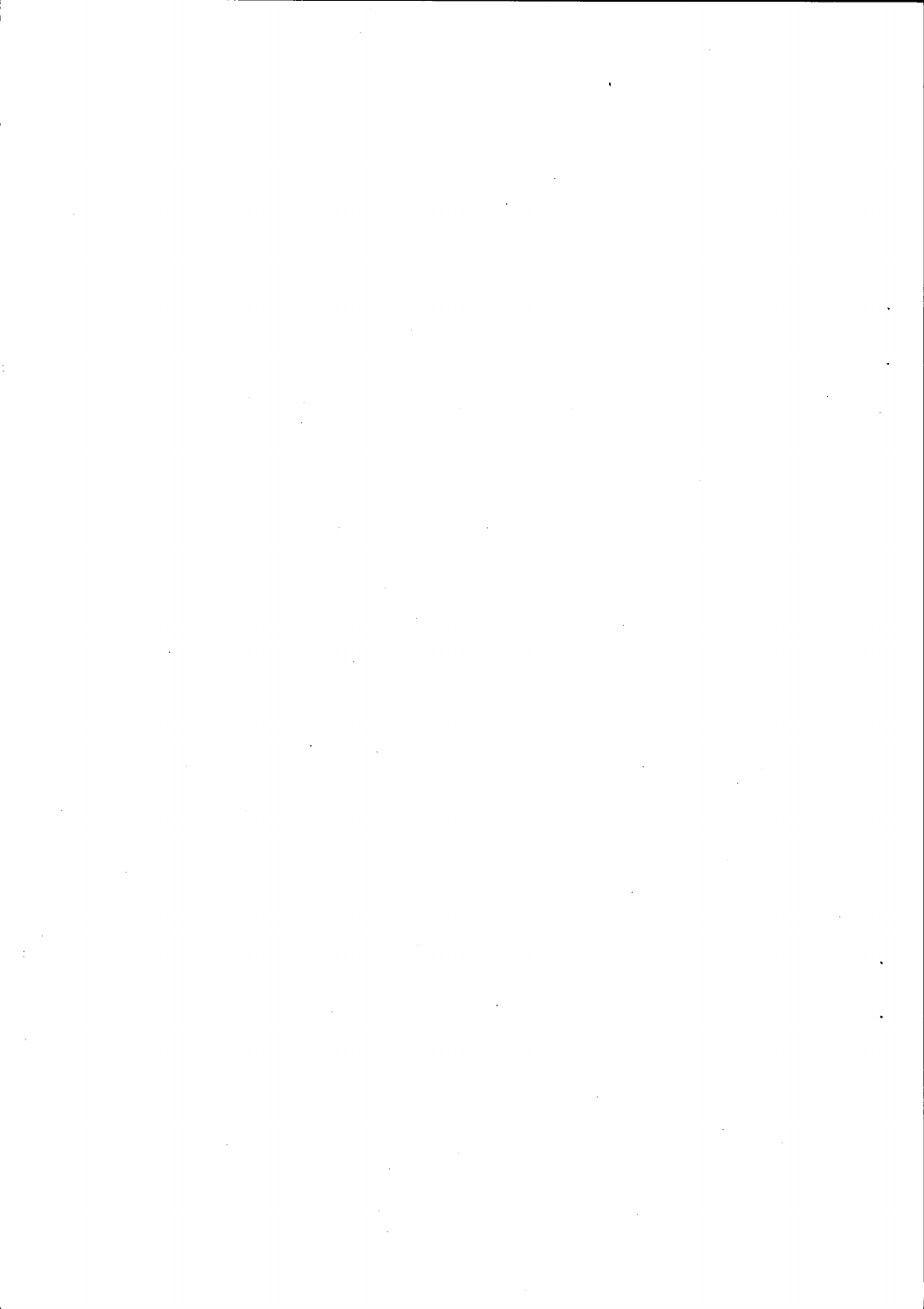#### 1. Discussion of Mr. Vautrey's Presentation

Dr. Rosen: I have a question on the leak in RAPSODIE. It is not clear to me where the leak has occurred. Is it in the primary vessel or in the primary piping?

Mr. Vautrey: As I said, unfortunately we don't know as yet. One difficulty is that it is a leak which almost doesn't exist. We have found traces of sodium vapour. There was no leakage as such, and all examinations have shown that in the double casing there was no sodium in amounts that could be visible or detected and this was in fact the difficulty we had in trying to find the leak. I said we thought we had found the place where the leak occurred  $-$  on the junction of the two primary pipes. At the present time RAPSODIE has been put into operation again but I would say with a certain caution that we can find more about it in order to clarify the situation regarding a very small leak. Since it's been operating we still find a few traces of sodium vapour and the exact position of the leak is not still known.

Dr. Invutin: What reactor did you talk about when you mentioned that the generating cost was the same as that of an oil-fired plant? Was it Super-Phenix or was it Phenix?

Mr. Vautrey: Super-Phenix I (the cost is now expected to be close to the cost of the kwh produced by a desulphurised coal plant).

Dr. Smith: Could you say more on the refueling of Phenix? Have you taken fuel elements out during the course of the year and were there any increased friction loads when removing these fuel elements?

Mr. Vautrey: In Phenix we observed certain deformations of the assemblage and for this reason the operation of Phenix and the unloading of fuel subassemblies are done with a certain caution. We always take out the subassemblies without having any major difficulties due to the deformation. From this point of view we had no major problem in taking out the subassemblies but of course this deformation does exist.

 $Dr.$  Tomabechi: I'd like to ask one question. Perhaps you might have mentioned during the presentation but I missed. Could you please tell us the forecast for the time of the criticality of the Super-Phenix I and also the forecast for the time to put this power plant into the power operation? I understand the construction has been progressing in accordance with the schedule but nevertheless would you please tell us something more?

Mr. Vautrey: The first operation is expected by the end of  $1983$ .

 $Dr.$  Smith: There is a part in the review of French national programme concerning Super-Phenix, page  $14$ , the central paragraph, which Mr. Vautrey omitted to save time. Are any new factors of the construction of the power station adopted?

Mr. Vautrey: During 1979 no new arrangement for constructing the boiler of the plant was adopted. For example, the decision taken in 1979 as regards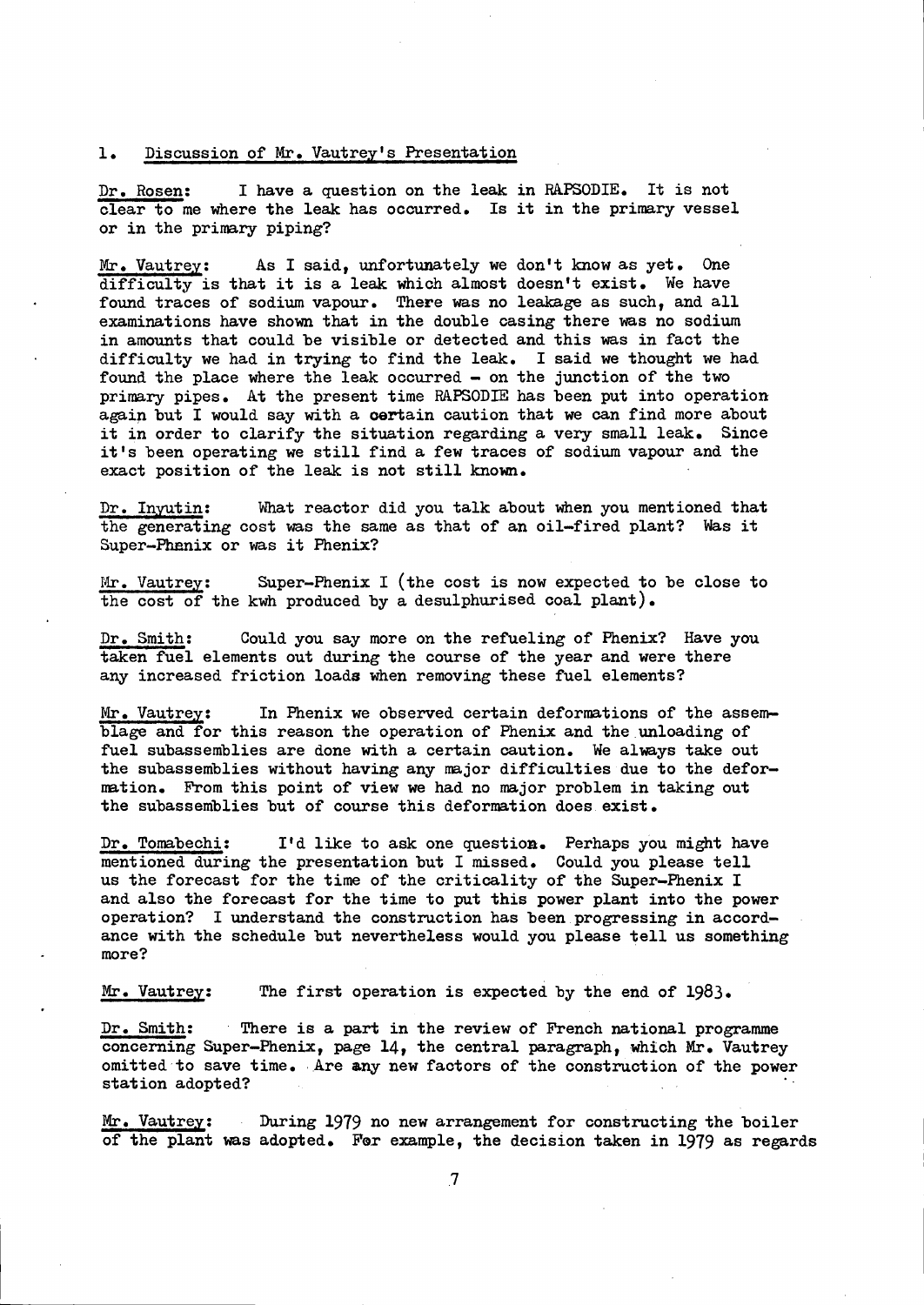the sodium-air circuits for emergency cooling which I mentioned last year. On the other hand most of the studies carried out this year were devoted to justifying and verifying the sizing of the structures and components of the plant. This is a verification work on behaviour of materials with respect to the combination of loads and the different operation cases. This year was devoted to work on these problems. This work required important calculational test work related to the internal structures of the reactor block, the intermediate heat exchangers, the steam generators and the respective buildings.

Dr. Rosen: The leak is probably the most interesting thing when it has occurred. What happens to the nitrogen that is used for cooling or as an inert gas if there is a leak?

Mr. Vautrey: The nitrogen is basically there as a neutral gas in the double lining which is around the whole primary circuit and which therefore constitutes a safety lining, a safety barrier. The nitrogen is a neutral gas, opposing to the sodium. If there is a sodium' leak the leak is contained of course in the double lining and during the work that I mentioned, in trying to find the sodium leak which we didn't find, we modified slightly and improved the barrier of this double lining, the containment of this double lining as well as the means of detecting and sampling the sodium. In the case of a leak this double lining could be voided of the sodium that has escaped into it.

Dr. Smith: Gould I ask Mr. Vautrey to say some more about these test methods? And could you explain the method of using an electric arc struck between the piping and an electrode and observation of the sodium line?

Mr. Vautrey: Yes, we use an electrical arc in which we are looking for the yellow line which is the characteristic of sodium. We are looking for the sodium line.

Dr. Smith: How are metallographic replicas done in that small space?

Mr. Vautrey: With difficulty. The double lining of course, was opened to have access to that place but it was difficult.

Dr. Tomabechi: I have one further question to Mr. Vautrey. You have mentioned that there was a fast sheer fuel failure detected in May 1979» Would you please tell us what method did you detect this fuel failure with and what was the cause of this failure or what was the nature of this fuel failure?

Mr. Vautrey: The methods used were in fact the methods which already exist in the reactor. We have detection of fission gas in cover argon. That is the first detection method, the first one we use normally. Then the delayed neutron detection in sodium is done using samples near each intermediate exchanger. A location, finding the place of rupture or failure is done by sodium sampling above each assembly with a rotating system, a selection system. You can have sampling on an overall level for each assembly so that you can localize the place of failure. We can say that the whole detection system worked quite normally without any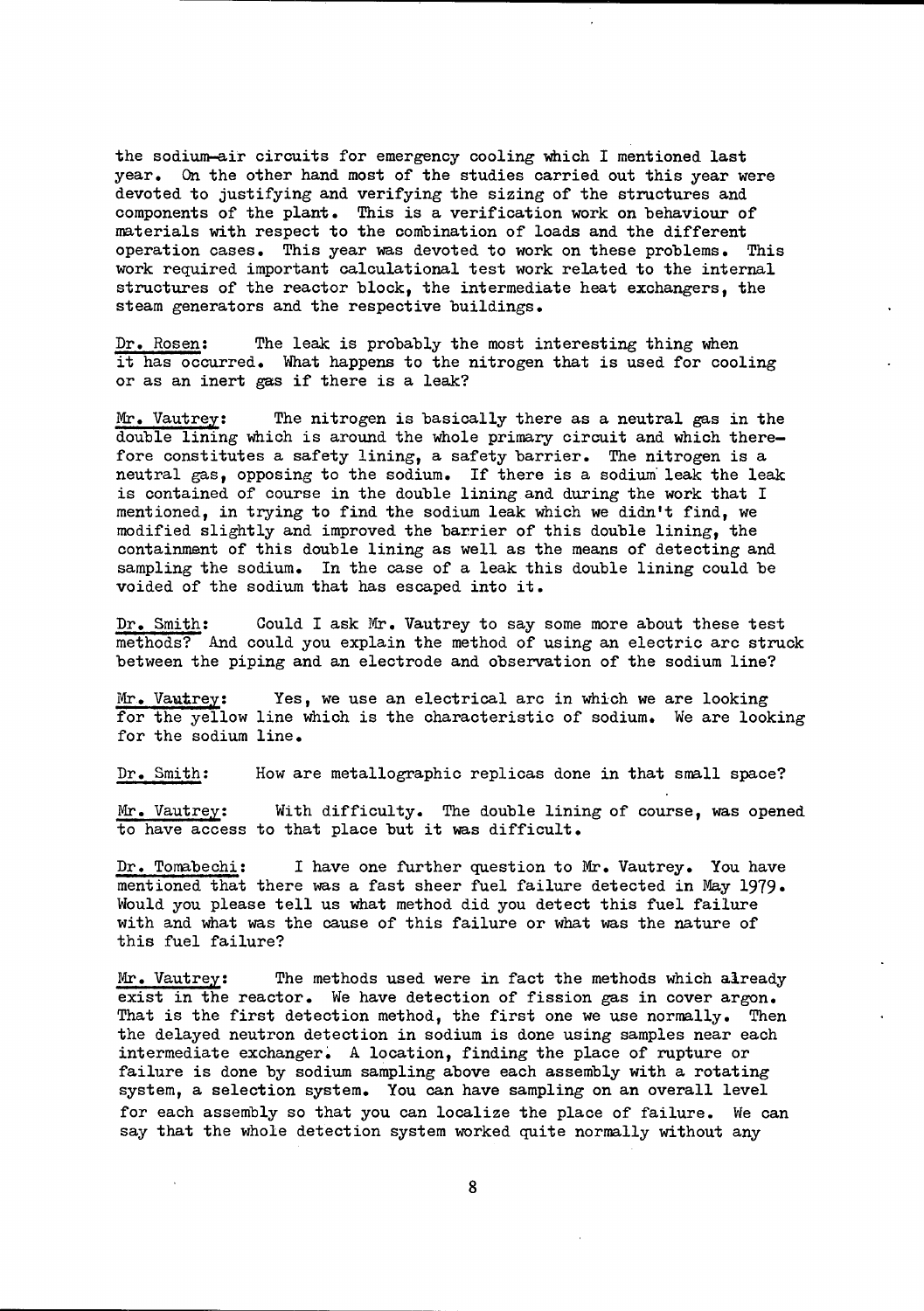other intervention. As regards the nature of the failure I don't know if the assembly had already been examined. I don't think that we have any results at present time on that leak.

Dr. Smith: You have given us reassurance that one can detect and locate a failure in a core fuel element. What is the situation regarding blanket elements in Phenix and Super-Phenix? Do you have a location system for a fault in a radial blanket element?

Mr. Vautrey: No.

Dr. Smith: A blanket element failure could be detected on the bulk neutron detectors but it would be difficult to locate it.

Mr. Vautrey: From the technical point of view it is difficult to generalize the means of locating which I mentioned a few minutes  $a_{g0}$ , to all the assemblies and in particular the blanket assemblies.

Dr. Balz: Could I put one question to Mr. Vautrey? As regards Super-Fhenix  $II$  you said that first possibilities of reducing cost were looked for and you said that you took into account technical, technological progress. Does this involve considerable change in Super-Phenix I and Super-Phenix II? Are you going to eliminate the dome of the reactor?

Mr. Vautrey: First of all I would say that as regards Super-Phenix II it is the preliminary study and a number of directions among which we are going to go have not yet been fixed. As regards the particular point you mentioned I think probably there will be no dome on Super-Phenix II. The reactor and all the primary components will be integrated to form a complete hall. There is no major change. I think I already pointed out last year and I can say it again. We are trying to have fuel assemblies in the core which are shorter in length. Studies are underway also to have cooling of the upper roof by gas. That is about all I can say. A general design resembles very much that of Super-Phenix  $I$ .

## 2. Discussion of Dr. Marth's Presentation

Dr. Smith: You mentioned that you will use the SIMMER code procedure to calculate the loading on the containment for the licensing authorities and that you would verify the SIMMER code. Now it is not really possible to verify the SIMMER code completely. What sort of verification will be needed by the licensing authorities?

Dr. Marth: It is not requested by the licensing authorities because it would be catastrophic. It's not an easy job to verify such a huge code but we want to have a certain reserve, a reserving puffer for the licensing people. If later on we need a concession by them we can tell them "Look, here we have too much reserve according to our latest very similar calculations, less is needed". For this reason we are going ahead to a similar code business in collaboration with our American colleagues.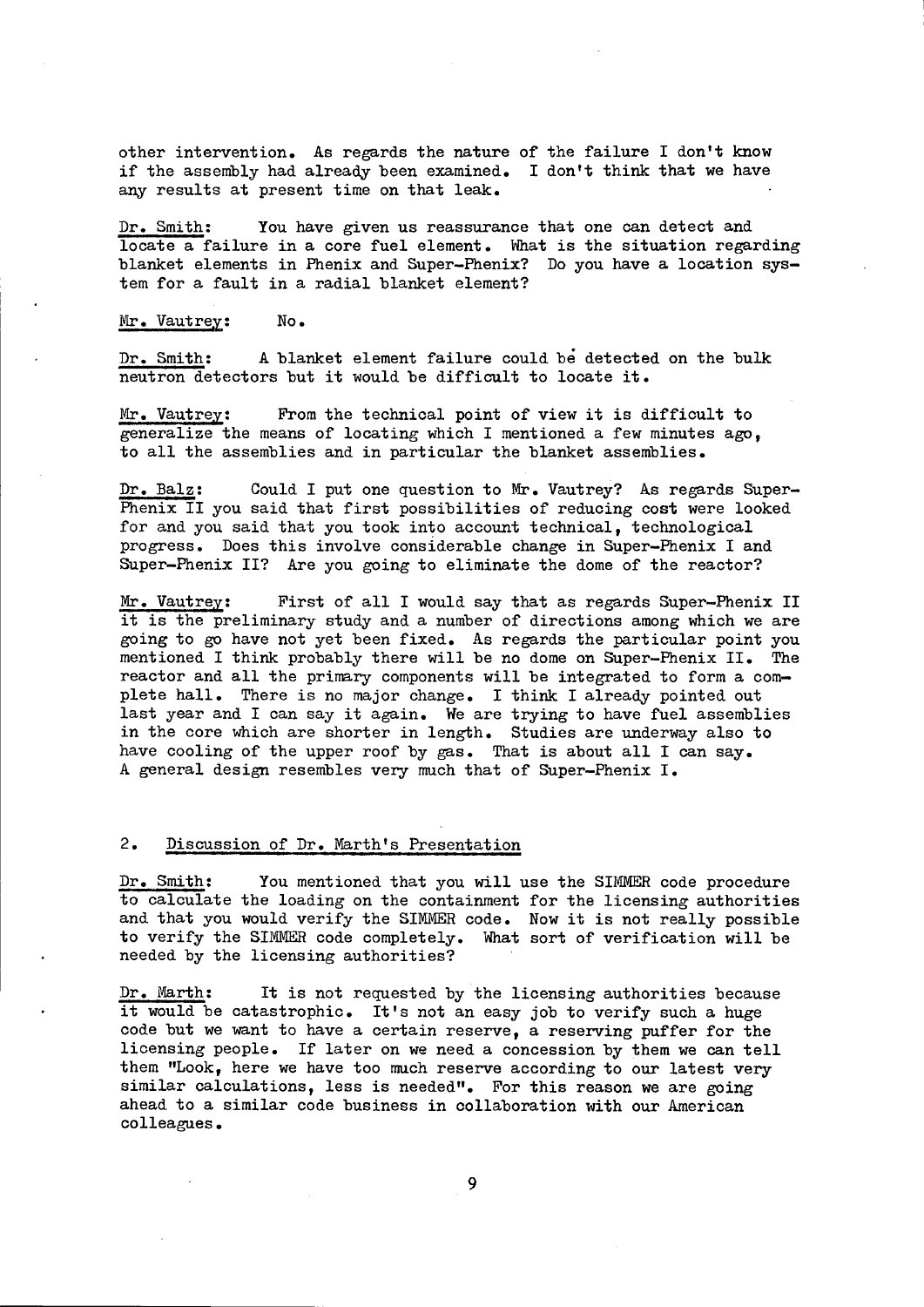Dr. Smith: I think the licensing authorities do require in Germany some calculation of the loading. What do they accept? Do they accept the calculations or do they try to check these? How difficult do they make it for you? Clearly, I'm interested in these problems.

Dr. Marth: There are some voices who ask licensing authorities to make their own cross check, to prepare a second verification on their own but the manpower, that is, some in power of these licensing people is not high enough. So, at the moment mostly it depends on our calculations and analysis checked by them thoroughly, but they do not put up a second redundant one.

Dr. Rosen: General question perhaps can be addressed to Mr. Vautrey after Dr. Marth and that's on the removal of the failed fuel from the KNK-2. It was gas signal and in the Phenix that was delayed neutron signal and it's the philosophy on pulling the pins as soon as you detect the failure. Mr. Vautrey indicated that the Phenix pin was removed off rapidly.

Dr. Marth: I didn't quite get your question.

Dr. Rosen: If you shut the reactor down and search for the failed fuel as soon as you detect the signal apparently after it reaches a certain level, you don't work with failed fuel. It's the philosophy on running with failed fuels that I'm interested in.

 $Dr.$  M arth: Well, you see, at that moment we had a fairly new reactor. We were not interested in running with failed fuels for a long time. We had a signal by the DND monitors and by the cover gas and it was quite sure to us that we had a failure and we immediately intended to localize element and take it out. It is a different situation then the situation let's say at BOR-60 or in the late years of DFR. We have to be prepared to make our inspection work at the piping system and we had so little activity in the coolant as possible.

Dr. Tomabechi: Are you satisfied, Dr. Rosen?

Dr. Rosen: Yes.

Mr. Vautrey: I could also make a few comments on that particular problem of failed pin. I think, in fact I've already said a bit about this at previous meetings but what I pointed out yesterday when I talked about Phenix is that it is the only case in Phenix when we had a burst clad which was accompanied by neutron emission. I pointed out in the past few years that we had some gas release. In other words, some pins were not completely leaked tight. These were probably wall defects and these were gas emissions which were extremely minute and which never interfered with the operation. So we didn't do anything in those cases and it did not cause us any problems and now these pins no longer exist simply because they were in assemblies which were unloaded. Now if we turn to RAPSODIE and I think I've already said this at some point in the past, when we run up against a pin which is releasing gas, what we do is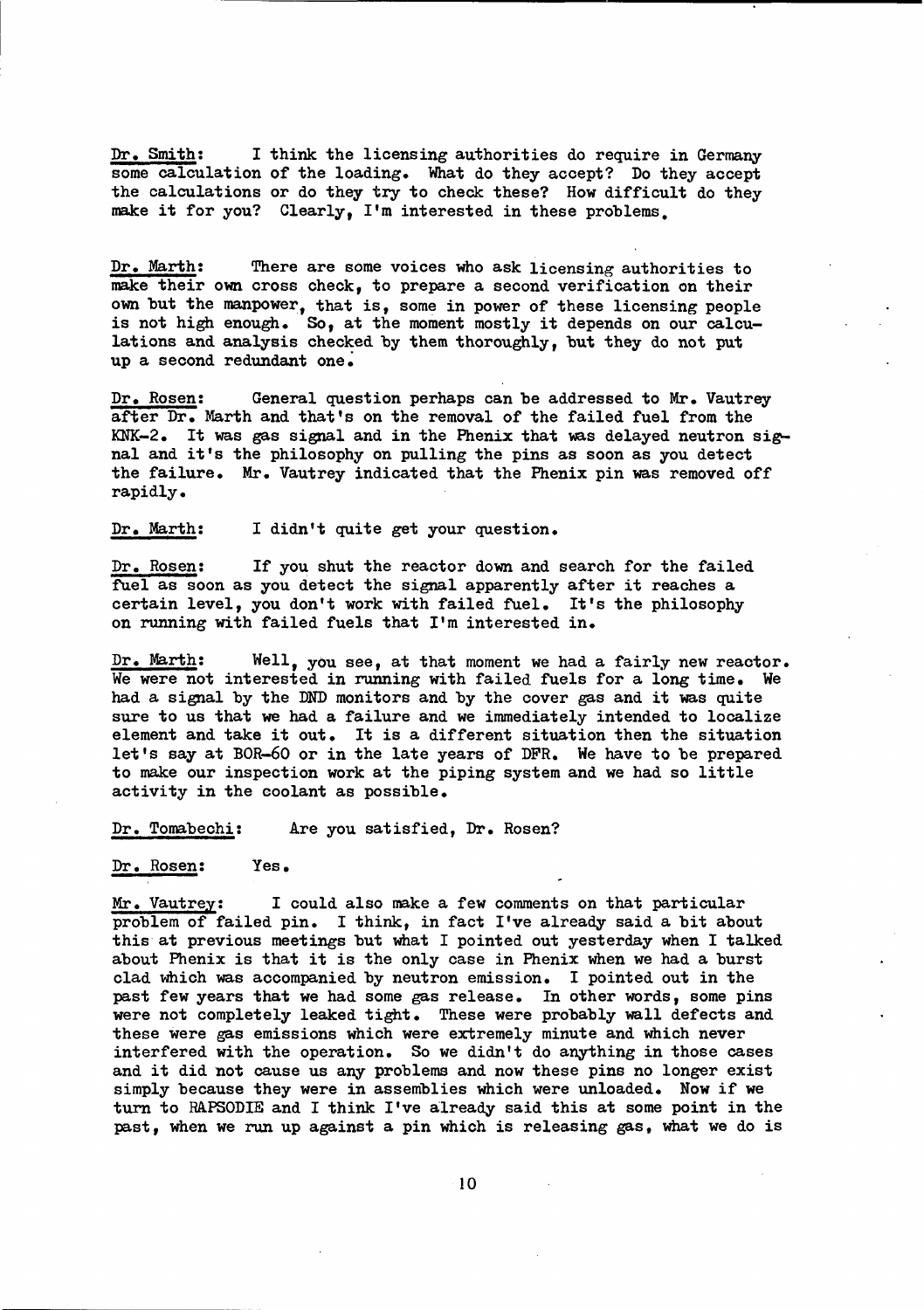to follow up the evolution of this phenomenon. In other words, we keep close track of this phenomenon and when the release has developed a little too far when the gas release has become a little too significant then we withdraw the pin and we do this because we want to have a clean reactor. We don't want to be troubled by any accumulation of different fission gases. If these gases were accumulated they would prevent any detection because they would actually cover up or mask any new developments or phenomena. So we withdraw the pin depending on the development of the gas release.

Dr. Smith: Could I comment on this business of removing failed fuel? I think this is an important consideration which will be developed as a result of experience in the various prototype reactors. We don't, I think, completely know whether the limiting factor on sub-assembly life will be the distortion in the sub-assembly itself. It may be possible in those circumstances to operate without failed pins because the pins would always outlive the sub-assembly or it may be that in the longer time it will be possible to increase burn-up, for which there is a big economic incentive, until you are beginning to get some end of life failures from pins. I think from the experience we have already of pin failures, for example, in RAPSODIE and Phenix and experimental pins in  $PFR$ , and a lot of pins in DFR which we deliberately failed, it is clear that the first type of failure is probably merely small cracks or wall defects which can safely be left in the reactor until the next convenient shutdown. I don't think anybody wants to run a reactor with pins which are failed to such an extent that particles of the fuel are being released and carried around the primary circuit. So the question that we have to determine experimentally or by experience in the reactors is whether we can detect the difference in signals between microcracks and grossly failed pins. If we can I think very probably the pins with only small cracks will be left in for economic reasons.

Now, if I could go on, the other question was the point mentioned about in-service inspection and under sodium viewing and the detection of small faults in the stainless steel structure of the reactor. This actually is one of the topics which will be covered in the Chester specialists' meeting, including the developments of such cracks or defects in structures under sodium for long periods. I wonder if Dr. Marth could give any indication of what sort of views are being taken in Germany about the occurrence of cracks under sodium in core support structures, in SNR-300 for example. The licensing authorities are asking that you should be able to detect microcracks as well as cracks several feet long. What view are they taking on the sensitivity required for under sodium viewing or under sodium inspection?

Dr. Marth: As I said, up to now the licensing authorities request that any weld in the tank and also in the piping of course but in the tank it's more complicated, that any welding in the tank should be monitored. They do not request us to find the cracks, say of microcrack or a large or small crack. They realize that with our present methods and in austenitic steel it is less easy than in ferritic steel to find small cracks due to the different scattering of the ultrasound in austenate. Of course there are different physical properties to be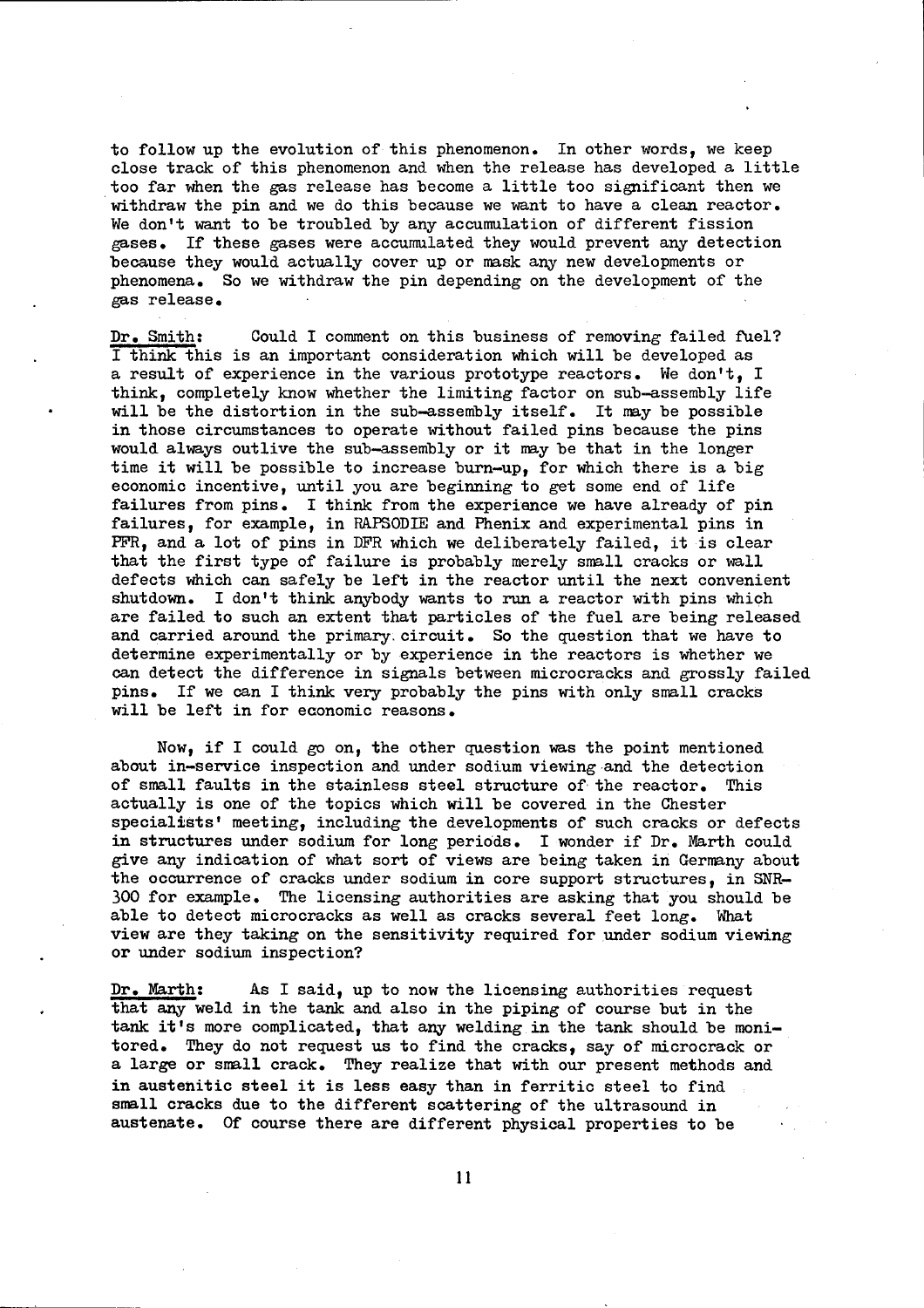taken into account. If I recall proper I think a crack of 1 mm or shortly below is at the moment maximum which can be found with the present methods but they have to be modified, they have to be improved and what the authorities request is a very substantial I&T program which is at the moment going on. Let me say two more words on this business with failed fuel elements. Of course, in the future it's recommendable that one can go on until the next core switch is timed but one should also to my view try to repair so fuel elements. In most cases only one pin is failed and if you have to take out the whole fuel assemble and put aside with hundred pins, it's a waste of funds of course and I think we should make progress in repairing fuel elements. For instance we are trying to repair these elements also but with regards to the grid spacers it is not so easy then with helical wire spacers especially at the end of life. When you want to track out the pin it's breaking.

Dr. Inyutin: Mr. Marth, could you be kind enough to give me a reply to the following question. In connection with what you have mentioned the sodium uronex and the sodium plutonex, what sort of defects are they plugging up?

Dr. Marth: We drilled holes into fuel pins on purpose, exposed them to in-pile radiation and we realized that if the holes are not too large, some material of the pellet is coming out and in the hole where it comes into contact with outside sodium, there is some chemical compound forming, a compound consisting of sodium, uranium and plutonium oxide. And this compound is blocking the hole with the consequence that no gas release is happening anymore.

Dr. Inyutin: Mr. Marth, in your experiments did you notice the removal of these compounds by the coolant? Did the coolant remove these compounds? Did you notice that happening or not?

Dr. Marth: The statistics is too low for me to answer this question. In some cases it did, in some cases it did not. So as I've said if you're lucky the hole is removed or is not here anymore and if you're not lucky, it's still here.

## 3. Discussion of Dr. Paranjpe's presentation

Dr. Tomabechi: I understand partially the act of FBTR is similar to that of RHAPSODIE and you gave some information on pp. 3 and 4 on the reactor but I'd like to have some information about fuels, for instance the dimensions. And also I assume you will use the enriched uranium mixed with plutonium. What is the maximum rated power, linear heat date, those information, if possible.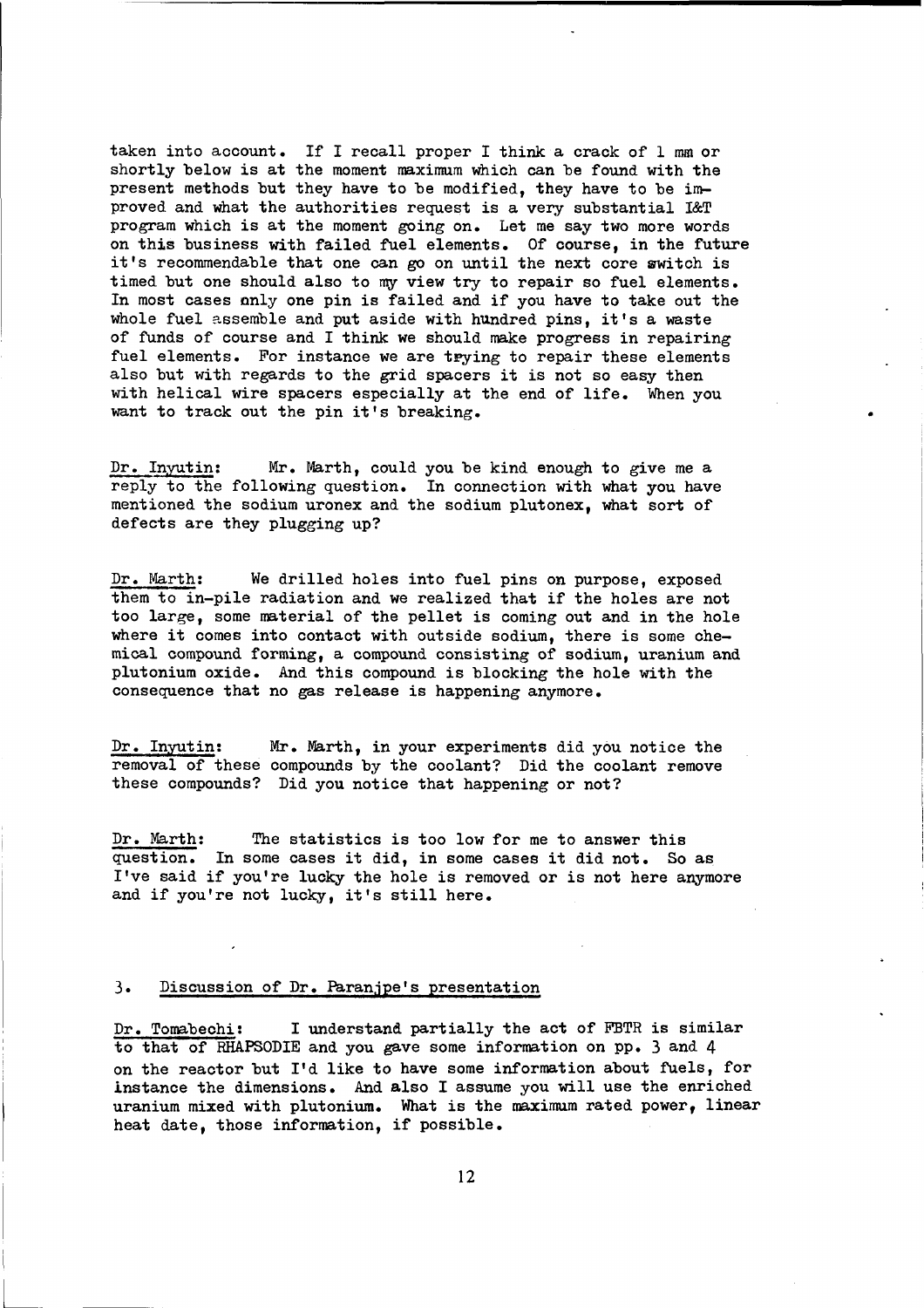Dr. Paran.jpe: The fuel for FBTR is rather almost identical to the fuel of "Fortissimo", that is these are the small diameter pins. I think the diameter of the fuel pellet is  $4$  mm and along with the cladding it becomes  $5 \text{ mm}$ . I think  $4.3 \text{ mm}$  is the correct dimension of the pellet and the overall dimension including the cladding is 5 mm. The linear dimensions are the same as those of "Fortissimo" fuel, the linear power is also same as 400 watt per cm, but our safety group has not given us clearance to run the reactor at 400 watts per cm. in the first year. They have cleared us up to 300 watts per cm. but the circuit and the components have all been sized so that we will be able to run the reactor for linear powers up to 480 watts per cm. The small difference between "Fortissimo" and FBTR as regards the internals is that we have in addition to the core a combination of a nickel reflector and a thorium blanket. The idea of thorium blanket was to generate some Uranium 233 within the blanket and to take an advantage of the fact that an atom of Uranium 233 is, in terms of reactor worth more than the atoms of U<sub>235</sub>. We could recycle the Uranium 233 generated in the blanket, in the reactor so that our purchase of enriched uranium would be limited to 2У2 cores which are needed for completing the fuel cycle because something later within  $1/2$  year we have to be allowed for reprocessing and refabrication. So our total inventory is  $2\frac{1}{2}$  cores and we hope to replace the U235 that will be burned with U<sub>233</sub> recovered from the blanket. This way we want to combine our objective of reducing our long-term dependence on enriched uranium supplies from outside and also gain useful practical experience in irradiating thorium, reprocessing thorium and fabricating  $U_{233}$  with the problems associated with  $U_{232}$ .

Dr. Smith: Following on the last question then I'm a little confused. On page 4 you talked of breeding ratios which looked at first sight more like a breeding gain but if you have thorium maybe these are breeding ratios. What is the definition of these numbers that you have given? Are they breeding gains in terms of reactivity worth?

Dr. Paranjpe: I'm sorry there was inaccuracy in the presentation. It should have been called actually conversion ratio, so FBTR although we call it fast breeder reactor is not a breeder in the sense that we'll be generating more fissionable material. In fact because of the use of reflector, it is a conversional ratio which is only .5 but the plutonium that will be burnt will be able to find its own replacement and this conversion is essentially conversional thorium to  $U_{233}$  which will be about .5 and this will be sufficient to replace the U<sub>235</sub> burnt. This small conversion ratio is because we are using a relatively thick reflector. I must admit that these informations are somewhat old in the sense that these parameters were optimized at one time, sometime in 1971 and we have not re-optimized the core by taking into account the present prices of enriched uranium. The core is very flexible so one could in the limit throw out the nickel reflector entirely and fill up its place with a blanket. We could get a breeding ratio greater than one. We have calculated that if we change the thing to a total blanket, that is if we eliminate the reflector altogether we could get a value close to 1.2.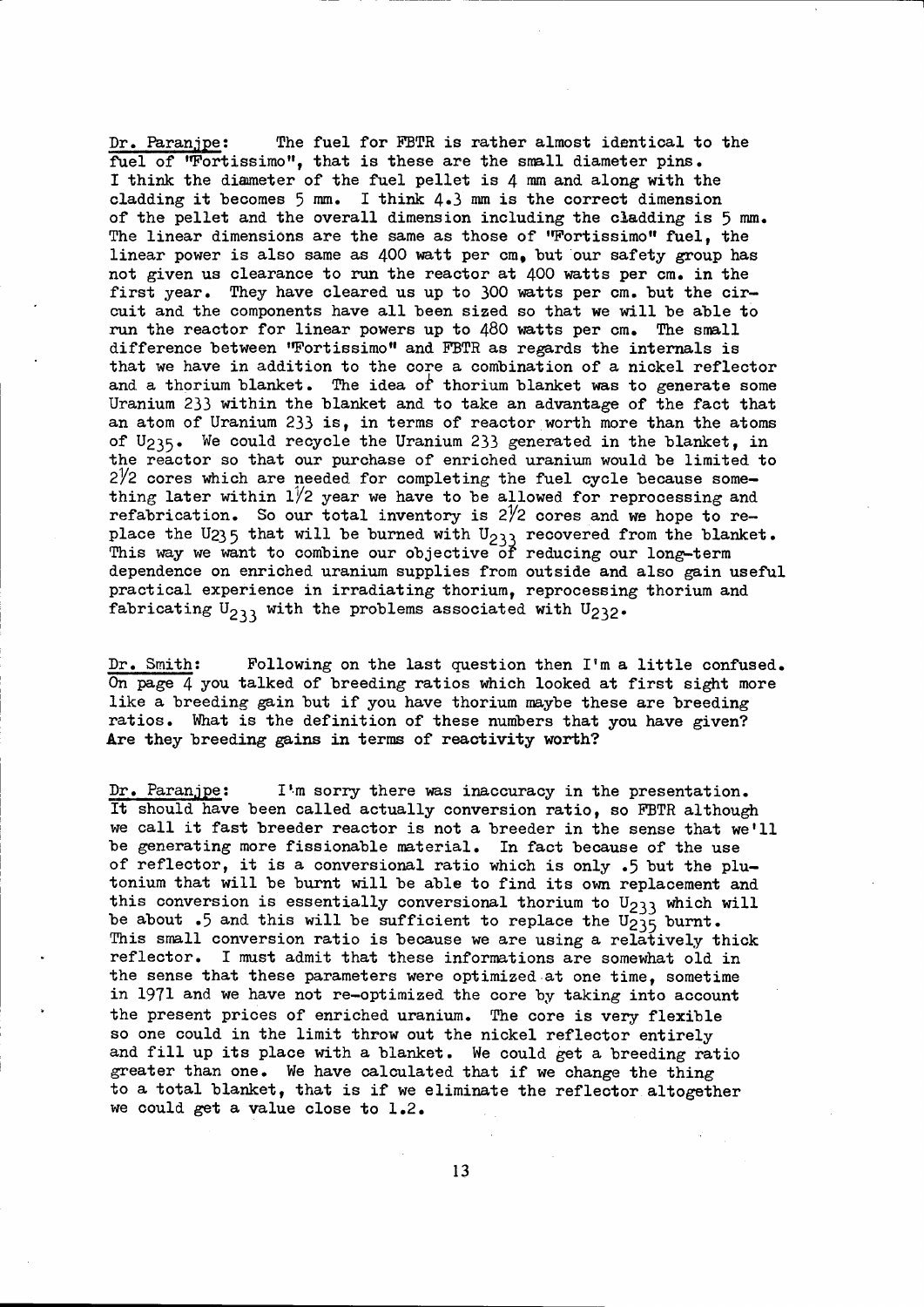Dr. Marth: Mr. Paranjpe, I'm referring to your last remarks on the thorium. I understand you have a lot of thorium down in India but is fast breeder reactor really the best machine to use your thorium? What is the philosophy behind that you are using thorium blankets and you have to have two cycles - thorium cycle, uranium cycle? Do you really think that you could use up your thorium reserves by introducing this fast breeder equipment?

Dr. Paranjpe: Yes, we are aware that fast breeder reactor is not the best place to use thorium but we still have used thorium in FBTR as I mentioned. One reason is that FBTR is a small reactor. It needs enriched uranium and we are trying to generate  $U_2$ 33 in the blanket so that the enriched uranium that is consumed in the core could be replaced. This is one objective. Second objective is to make the maximum utilization of the investments made in the reactor. We have large amounts of thorium and we are interested in developing the fuel cycle aspects of thorium that is reprocessing thorium, pre-fabricating thorium. FBTR will help us in that direction by supplying irradiated thorium which we have to irradiate somewhere, and we're doing that in FBTR. For the second phase of the fast breeders we will concentrate essentially on uranium-plutonium cycle as mentioned on page 1 of my presentation.

Dr. Smith: So far as the use of thorium is concerned I think this was studied by INFCE and it was shown that at least in the expanding phases, it is better to use plutonium in order to cut down the total consumption of uranium. For the over-all system which I think is in fact the second phase referred to on page 1 of the Indian presentation it does not assume using thorium. On the longer run if you wish to use thorium you could do so in a fast reactor. Now I think you said that fast reactor is not the best place to use thorium. If you are talking about conversional ratio or breeding gain, in fact you can get a better breeding gain in the fast reactor with thorium than you can with any thermal system. The point rather is the breeding gain in a fast reactor is much better with plutonium than with thorium. Therefore you don't actually need to use thorium in most cases unless there are special circumstances such as we've just heard from Mr. Paranjpe where he act. ually wants the U<sub>233</sub>. So it isn't really true to say that it's not the best place to use thorium. There are only special circumstances in which one needs to use thorium. That's the way that I put it.

 $Dr.$  Marth: You put it right but I mean you have the disadvantage if you use both materials. So you have to close both cycles which is quite an achievement.

Mr. Vautrey: I'd like to ask Dr. Paranjpe if he could already give us some indications as to the follow-up of the program after FBTR.

Dr. Paranjpe: I think it's little too early to talk about program after FBTR because we are not likely to get any significant financial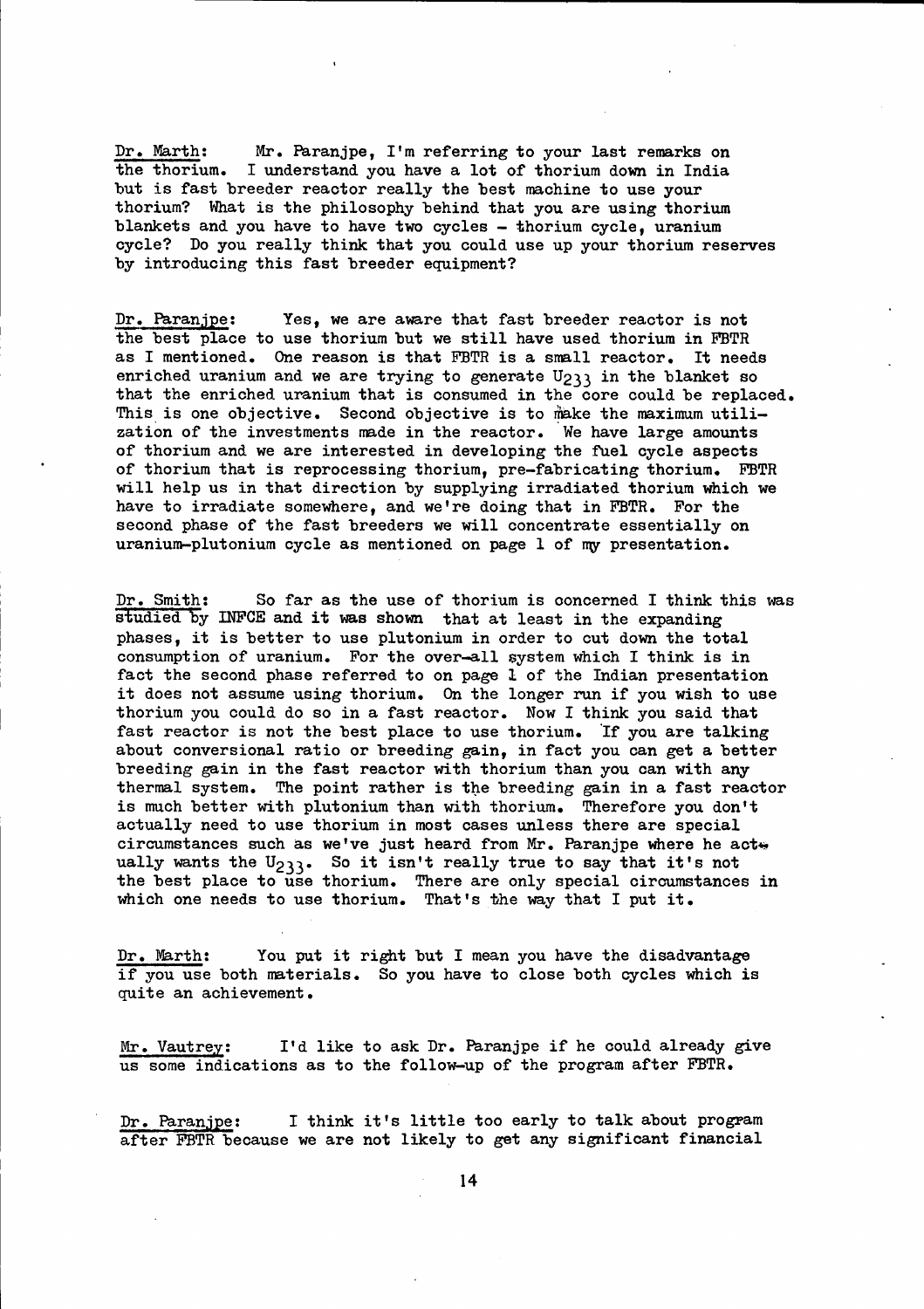grants for reactor projects much bigger than FBTR until FBTR is put into operation but there are indications that some money will be made availabel for continuation of the research and development towards larger fast breeder reactors. We are currently thinking it is only the first phase of thinking but the indications are that we will like to have reactors of about 500 MW electrical generation capacity to be put into operation sometime in middle '90s that is 1995 or so. So since it takes about 10 years in India to build the reactor, we should start construction sometime in  $'85$  and therefore the next one or two years will be spent in the process of thinking which then will give rise to the phase of preliminary design beginning from 1982, that is approximately the time when FBTR work will be coming to an end and the engineers occupied with FBTR would become free.

Dr. Rosen: What is the composition of the fuel blanket? It looks from the information that it may be as much as 30% plutonium and no enrichment and you indicated thorium for the blankets but I didn't know whether you meant thorium oxide or not?

 $Dr.$  Paran.jpe: The material is the same as for "Rhapsodie", that is  $30\%$  plutonium and  $70\%$  uranium. Uranium is enriched to 85% in U235.

Dr. Tomabechi: Dr. Paranjpe, further question is whether thorium is metal or oxide?

 $Dr.$  Paranjpe: The thorium is used in the form of oxide.

Dr. Inyutin: Dr. Paranjpe, have you investigated the problem of the accumulation of  $U_{232}$  in the reprocessing process for the fuel including thorium and if yes, what consideration do you have about that matter?

Dr. Paranjpe: We have far made some calculations based on the cross-section sets. We have essentially the cross-section sets which are listed on page 5, second paragraph and it appears to us that if we use a nickel reflector, the nickel reflector will be quite effective in removing the high energy components of the neutrons which give rise to  $(n, 2n)$  reactions and therefore the formation of U<sub>232</sub>. So the U<sub>232</sub> content of U233 is expected to be small. I don't remember the exact number today but qualitative speaking the number is such that if the fabrication is completed in about 6 weeks' time after the reprocessing we could carry out the fabrication in glow boxes with very limited local shielding.

Dr. Rosen: The steam conditions, the efficiency of the plant looks unusually low. It seems to be 30% and yet the sodium temperatures are high. Can you say something about that?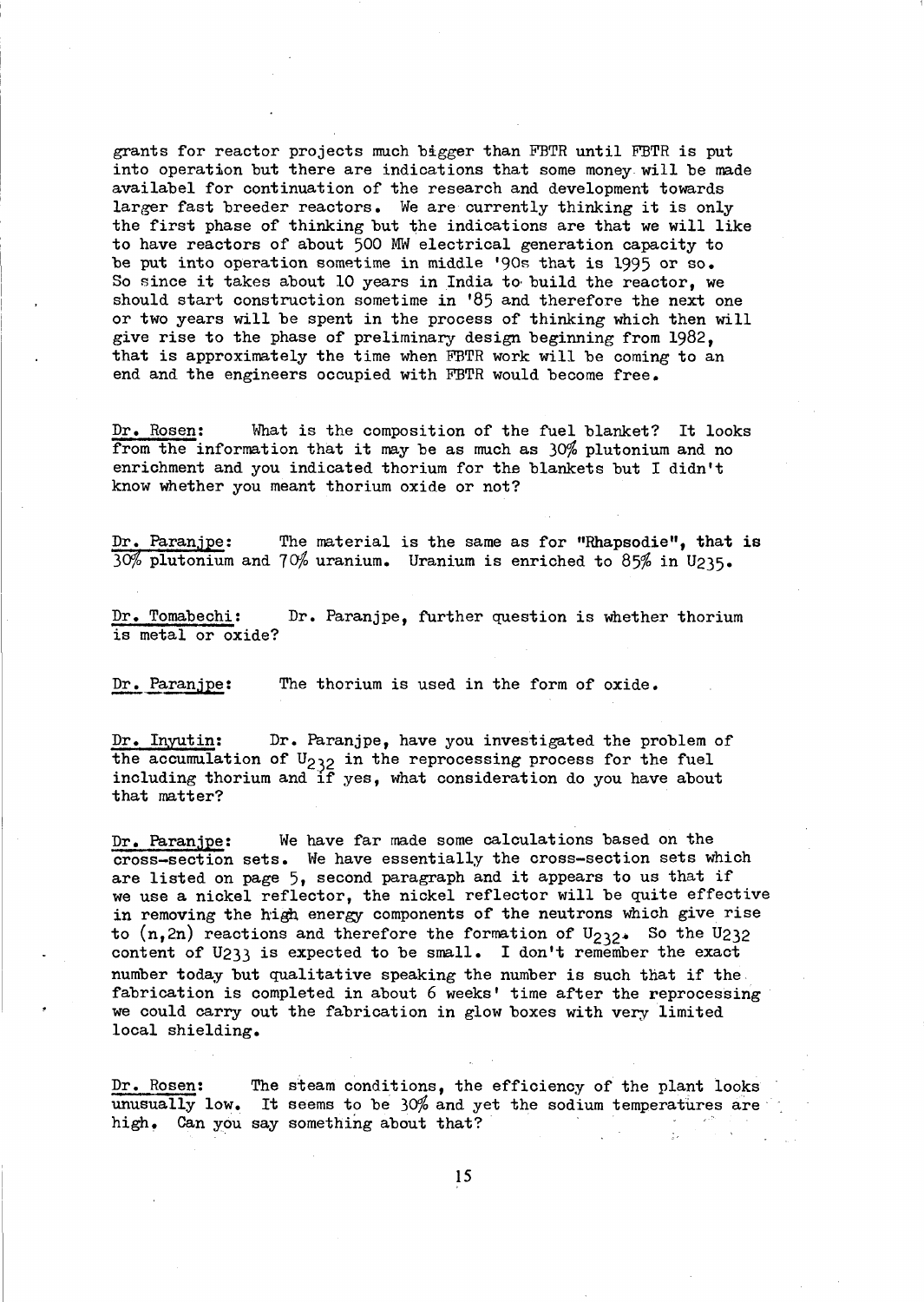Dr. Paran.jpe: This is mainly because of the fact that we are trying to have a steam turbine which can accept very high pressure, high temperature steam but the turbine is very small in size with the result that we are not in a position to take full advantage of the increase in efficiency which normally one obtains by regenerative feedwater heating. We have only 3 stages of feedwater heating in which we change the temperature from about  $40^{\circ}$ C at the outlet of the condenser of the water to 200°C before the water enters the steam generator. Whereas in conventional plants of larger sizes you will have something like 8 or 9 feedwater heaters and so each feedwater heater gives you almost one extra per cent efficiency because it brings the thermodynamic cycle more closer to the theoretical ideal of the reversible cycle. Secondly the first two stages of our turbine have only partial admission of steam because the steam turbine is too small to accept 70 tons of steam per hour. The steam rate is very low and therefore the efficiency of first few stages of our turbine is inherently low.

 $Dr.$  Tomabechi: In this connection I have one question. I think you have said you have this evaporator and superheater. Do you have reheater?

Dr. Paran.jpe: No reheater. That is also one reason why the efficiency is little low.

Dr. Welch: My question is on the licensing procedure which you described for the fast reactor. Is this a special arrangement or is it the same arrangement that is used for the thermal reactors that are built in India?

Dr. Paranjpe: I think the arrangements are more or less same for thermal reactors and fast reactors. That is the licensing is essentially an in-house process of independent examinations but it is carried out in house that is within the department of atomic energy.

#### 4. Discussion of Dr. Bruzzi's Presentation

Dr. Marth: Dr. Bruzzi, in the beginning you were talking of stepping up your coal program. My question is are you having any coal in your country or do you rely on world trade?

Dr. Bruzzi: As a matter of fact there is a little bit of coal of very bad quality in Sardinia. I think you know and the quantity is estimated at about some hundred million tons but this means not much coal and so I think at the moment we are using in Italy about 2.5 Million tons of coal coming from Poland, South Africa to produce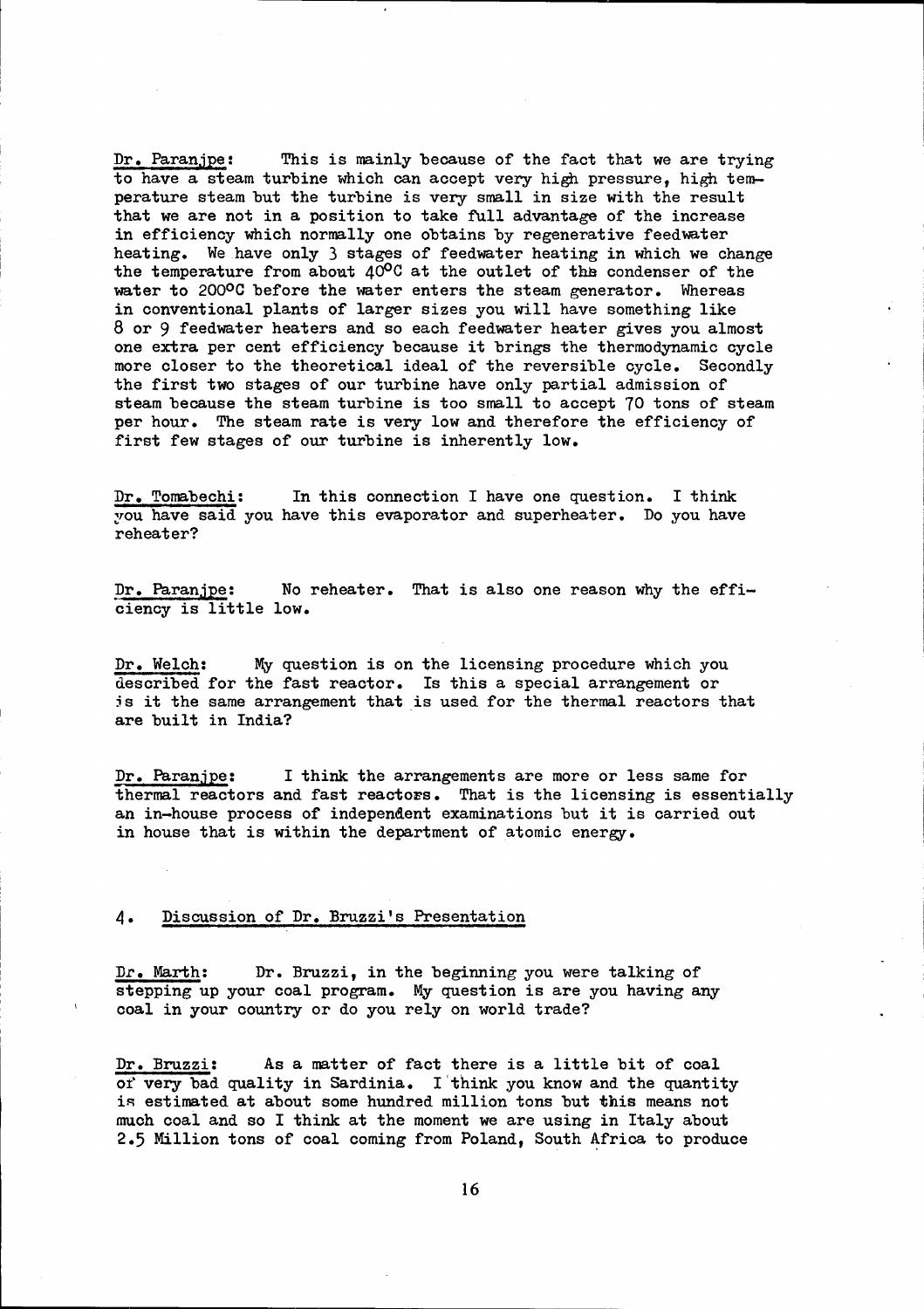electricity. The expanding program is based mainly on importation and not on the Italian coal. Anyway there are also programs to try to use the Italian coal by appropriate methods and also the processes of gasification and liquefaction are under consideration.

Dr. Smith: First of all, what is now the expected on power date for PEC and could I ask little bit more about the licensing procedures. Are there any political difficulties now or are there still substantial technical difficulties in the safety applications?

Dr. Bruzzi: This is really difficult question because I don't know whether it was clear from the first part of my presentation that political assessment, political situation in Italy is not so clear and so let's say that not only fast reactors but also other types of, nuclear reactors are under a process of strong reconsideration by politicians. So. I think that I can officially answer to you that there is no precise date for PEC. The work is going ahead with the maximum speed which is compatible with the Italian system, but I think we can not indicate a date today.

Dr. Smith: Can you give an earliest date? If everything goes well there must now be an earliest date when you could possibly be on power.

 $Dr.$  Bruzzi: I don't know if it is significant to give an answer in this respect because you know it is not upon my willingness so I don't think it is worthwhile to give you an answer. I am sorry. Regarding the licensing  $-$  the official reason for the delay was because the structure of CNEN people involved in the PEC design work and commitment work was not in agreement with the rules of the regulating committee which is as a matter of fact located in CNEW itself. And so they asked I think one year and a half ago to set up a special group called commitment group which now includes not only GNEN people but also ENEL people. They have already experience in this sector because they have constructed power stations and it took long time to have this commitment group been operating because we had also changes in the leadership of CNEN. There was a change in the chairmanship and so also our programs were strongly revised by the new establishment of CNEN.

 $Dr_{\bullet}$  Paran.jpe: I just would like to ask one question. What is the budget of PEC and how many engineers are working for the design and construction of PEC?

Dr. Bruzzi: What do you mean by budget?

Dr. Paranjpe: The capital cost of the station PEC.

1 7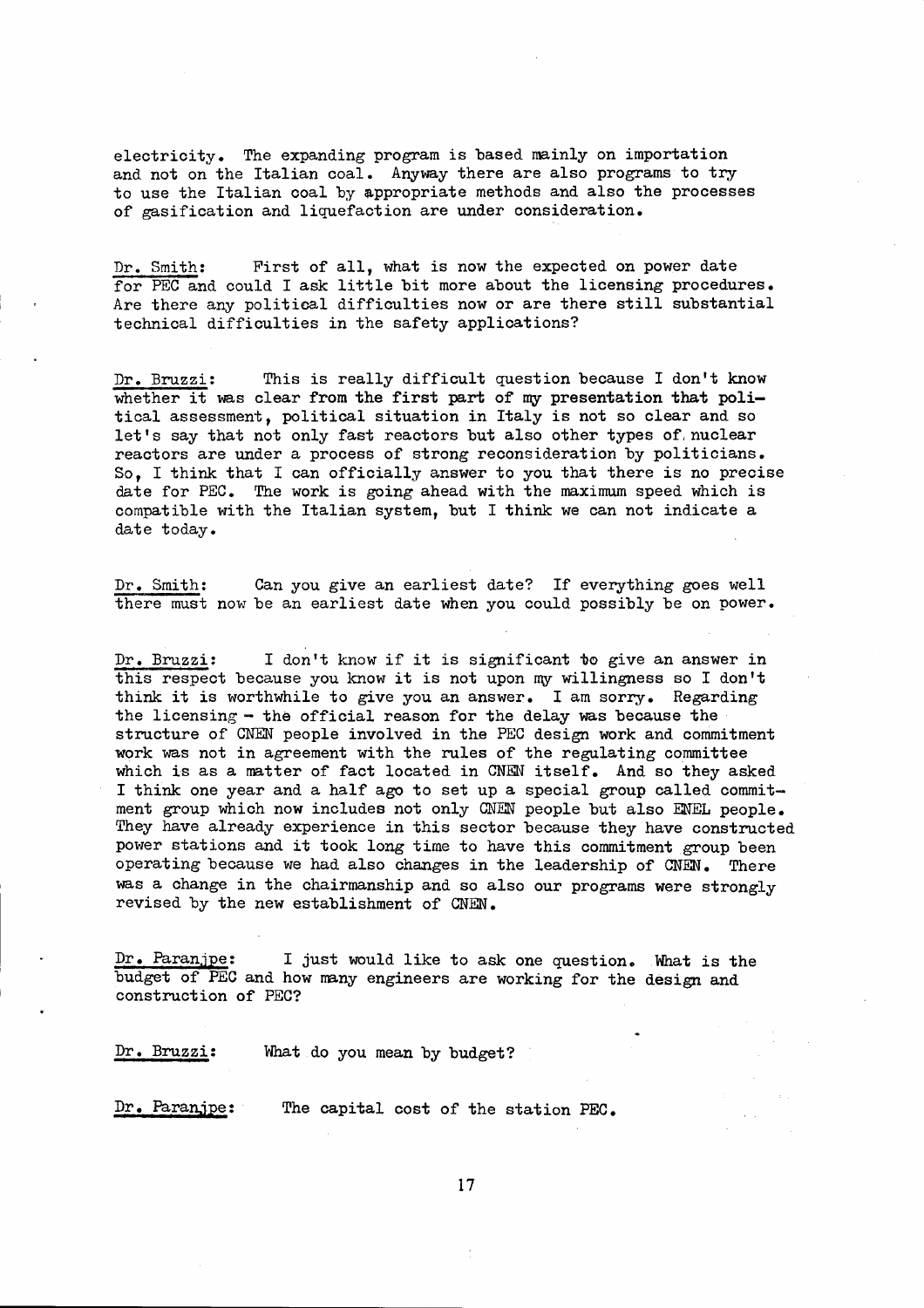Dr. Bruzzi: The total cost, that is the foreseen starting from now to the end of the construction. I can give you an official figure from this standpoint. I don't know the meaning of this figure but I'll give to you that one I have read on an official document. As I've told just before to Dr. Smith it is difficult to give a schedule for this reactor and so at the same time it is difficult to give cost figure. Anyway in the so-called guidelines for the five-year plan for CNEN, the amount of money necessary to build PEC is estimated for the work performed so far 130 billion of Lira (about \$100 million) and about 650 billions Lira to complete the undertaking.

I can give you the figure for CNEN personnel. It is more difficult to give you a number as far as industry personnel is concerned because it is spread out all over so let's say that people working on fast reactors at CNEN are about 400 now but they include not only personnel for PEC but also people for research and development. As a matter of fact, the commitment group will be made up of about 120 people and there is a little bit more CNEN personnel working for PEC because CNEN in the design work is in charge of the core and fuel design directly and the rest of the plant has been assigned to NIRA which is the main contractor of the reactor.

#### 5. Discussion of Dr. Inyutin's Presentation

Dr. Smith: In these last figures on doubling times, could Dr. Inyutin say what else has been assumed for curves of this sort? One needs to know reprocessing losses of plutonium and cycle times, in particular.

Dr. Inyutin: The solid lines are calculated for external fuel cycle of a half year. The dotted curves are calculated for outside fuel cycle equal to one year. The losses in the fuel cycle, we have adopted some standards which I think were considered by INFCE but I don't recall.

Dr. Smith: Could I ask about the fuel for BN-350? What limits the burn-up in practice? Is it the subassembly swelling or is it the life of the fuel pins? And in these curves, what is the number of failures in fuel pins? What mean density of fuel in the can was used? What swelling space was available in the can?

Dr. Invutin: As for the first part of the question, for the fuel of  $BN-350$  - when we planned  $BN-350$  we assumed that the reactor would be operated with a burn-up of 5% of heavy nuclei. As I said the reactor worked for a long time in that regime. The fuel elements are replaced in most cases when they reach a  $\frac{5}{6}$  burn-up. We are not tempting fate here because what we can allow ourselves to do in working with defective fuel elements in BR-10 or BOR-60 is something which we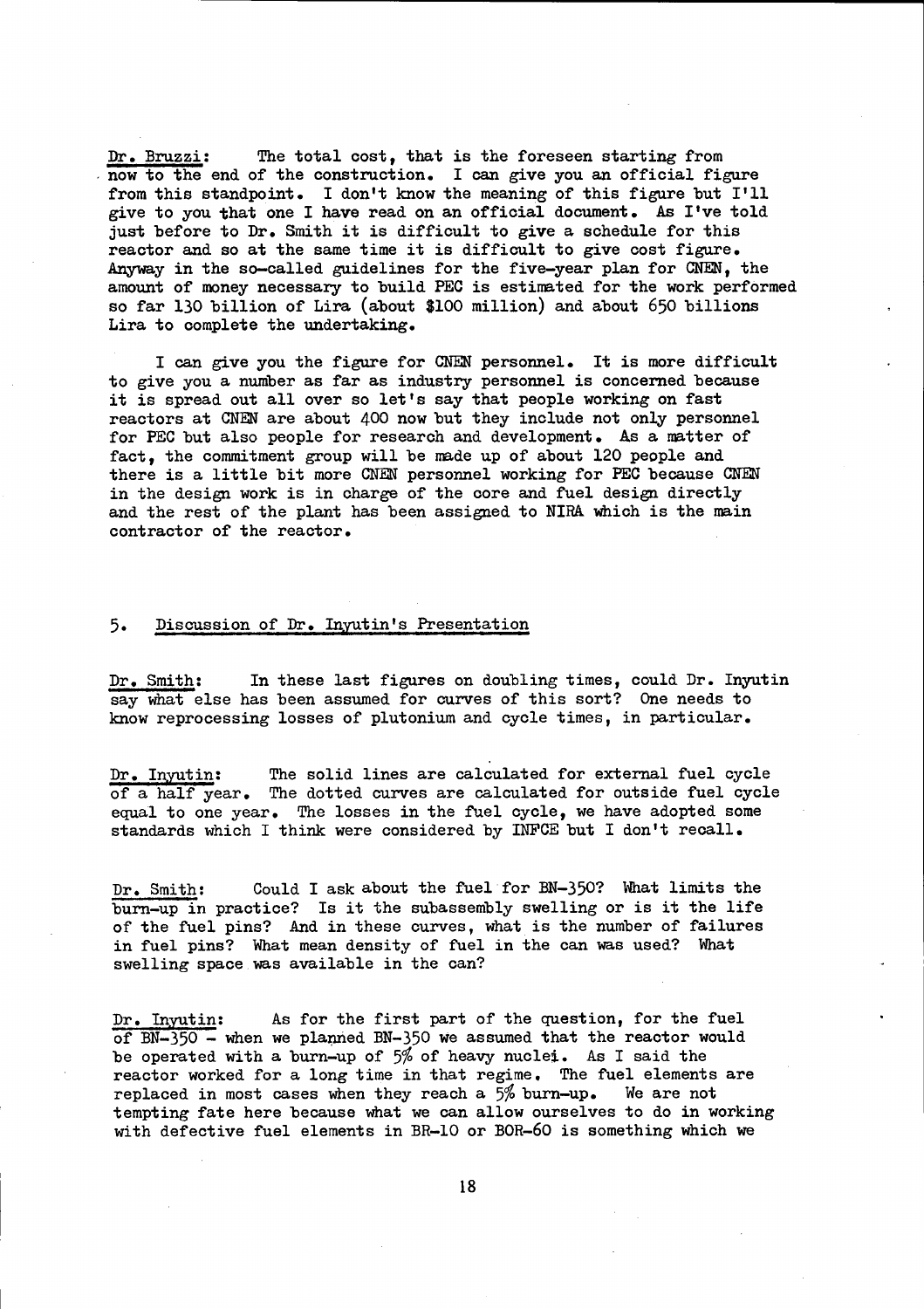can not allow ourselves to do in BN-350. Although we call it a pilot test industrial reactor, it is actually a real industrial reactor and it is giving an energy to an isolated industrial area and therefore the reliability of operation of BN-350 is something which is most important. The wish to have experiments on the failure of fuel elements of BN-350 is something which would lead to a sacrifice of reliability of energy supply. I hope I've replied satisfactorily to the first part of the question. As regards to the second part of the question, this concerns Fig. 5. Let me just find the appropriate place in the report.

Unfortunately I haven't here mentioned the information that Mr. Smith wishes to know. I think it would be right if we used as a basis for this calculation the data which relate to BN-350. The data in respect of that reactor can be found in the manual on fast reactors which was issued by our group.

Mr. Vautrey: I'd like to put a question which relates to  $BR-10$ . You said that it was shut down in September 1979 for reconstruction which was to be completed in  $1982$ . Could you give me some details about the work that has to be done on that reactor?

Dr. Inyutin: The program for reconstruction of BR-10 includes exchanging the reactor vessel, exchanging the fuel elements that is replacing the core, a replacement of the protection and control system, a replacement of the instrumentation for control of reactor and improving the experimental equipment. The following data can be given:

- The neutron fluence with an energy greater than 0.1 MeV on the wall of the reactor vessel is  $8.4 \times 10^{22}$  neutron/cm<sup>2</sup>.
- The fluence on the walls of channel in the center of the core is  $8.1 \times 10^{22}$  neutrons/cm<sup>2</sup>.
- The fluence of the neutrons on the cladding in the central fuel elements is the same value,  $8.1 \times 10^{22}$ .

The fluence on the fuel cladding in the central region is less than the fluence on the walls of the reactor vessel because the reactor vessel has not ever been changed in the course of the operation. In other words the vessel has been in operation for a longer period of time. The maximum value for the plutonium burn-up is  $14.1\%$ heavy nuclei which is 1.4 times greater than the planned burn-up value. Now as for what else is going to be rebuilt, instead of having one of the neutron beams, we are going to set up several devices for material investigations to study radiation creep, in reactor long-term stability, plasticity and other mechanical properties of structural materials.

We are going to continue improving the system of monitoring the state of fuel elements. We're going to continue work on clarifying data on the distribution of fissile materials and corrosion products in the circuits. I've already said that by the end of September last year, the reactor shut down. In November the core was outloaded into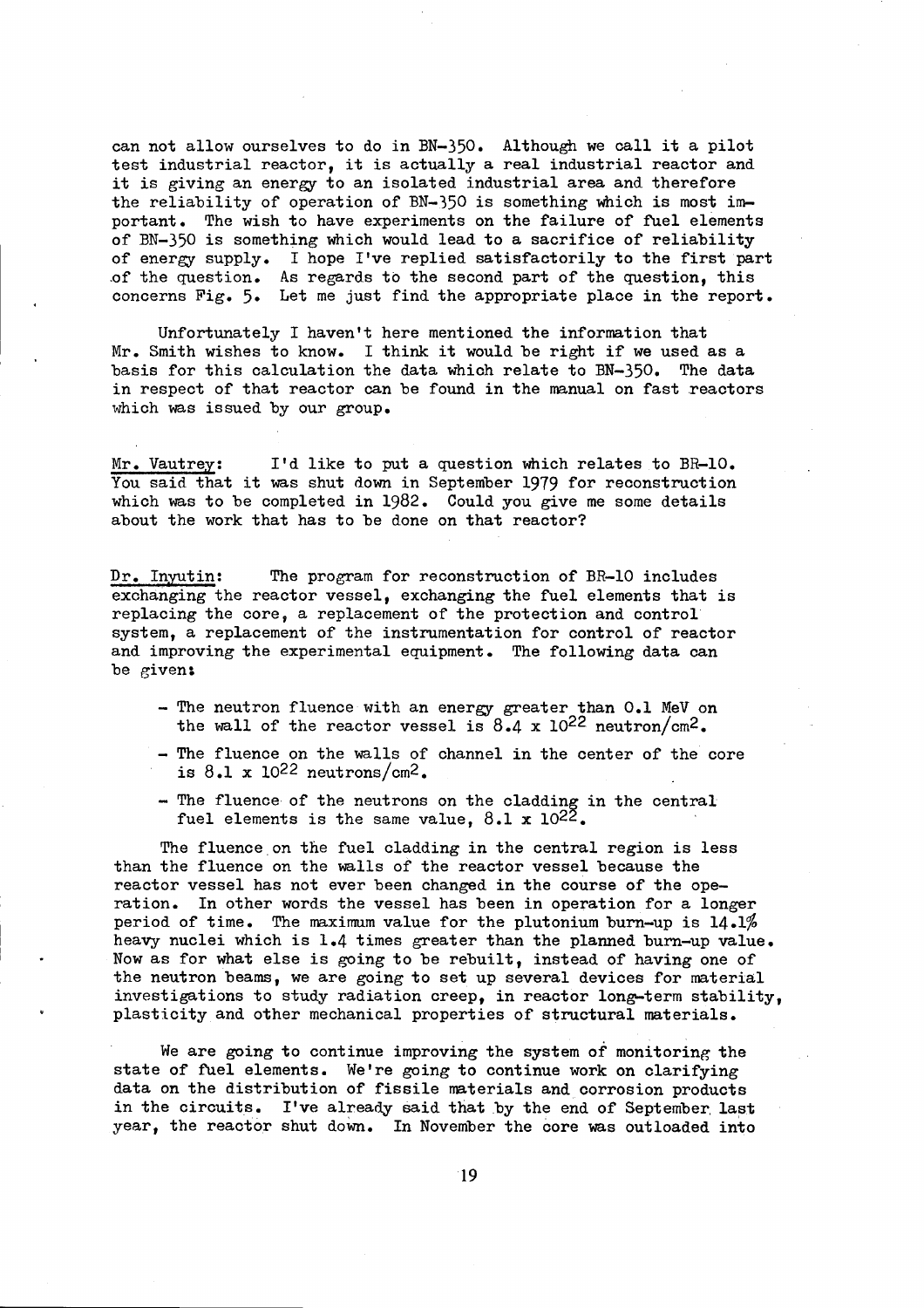storage chambers. All the assemblies were verified for leak tightness outside the reactor in a system which is used to reveal defects in fuel elements but I have already mentioned the result of that verification at the beginning of my presentation. At the present time a verification of the piping tightness has been carried out. We'll take now the sodium from the circuit and as I've already said we've unloaded the core. We've assembled a system for steam, gaseous and distillate washing out. The steam, gas washing out has already been carried out. I think that the distillate washing out is taking place this week. We are taking down the biological shielding which was set up at construction and other equipments. When we've finished washing out the circuit then we'll dry the circuit and then the reactor will be taken apart.

Dr. Paran.jpe: I would just like to ask one question and that is regarding the capital cost of BN-600. What is the cost in comparison with the cost of a comparable light water reactor of types which have been built in Soviet Union?

Dr. Invutin: The cost of a fast reactor compared to that of a light water reactor with the same power when you make cost comparisons in Soviet Union I assume, as in other countries can be only evaluated with some uncertainty of about  $40-50\%$ . You might say why do you have this great degree of vagueness? Well the vagueness is due to the vagueness induced into the evaluation.

Certain research works has been carried out with the cost of the capital expenditure of the prototype. Others prefer not to do that and put this sort of expenditure in a pure, clean form. That's why you get such a big scatter in the estimates. I don't think we've yet carried out a full capital investment balance sheet on BN-600 but if it might satisfy you I could mention the figure for the actual capital investment in BN-350. That is the specific capital investment in BN $-350$ . We have estimated this to be equal to  $350$  rubles per kilowatt. That is the specific capital investment cost.

 $Mr.$  Vautrey: I want to put another question to Dr. Inyutin on the BOR-60 reactor. On that reactor I think you had some experiences and tests on the steam generators. Have you run a test for the sodiumwater reaction in steam generator for the BOR-60 reactor?

Dr. Invutin: I can't really recall any special sort of comments made on this question. In Dimitrovgrad this work on sodium-water reactions is being done for a long time now. I think there were two meetings on this topic. I do not really recall any sort of features that really need any kind of comments. Research has been done on the development of leaks beginning with microleaks.

Research has been done with initial leaks of water into sodium  $10<sup>-3</sup>$  grams/s. This process went up to the maximum leak at the final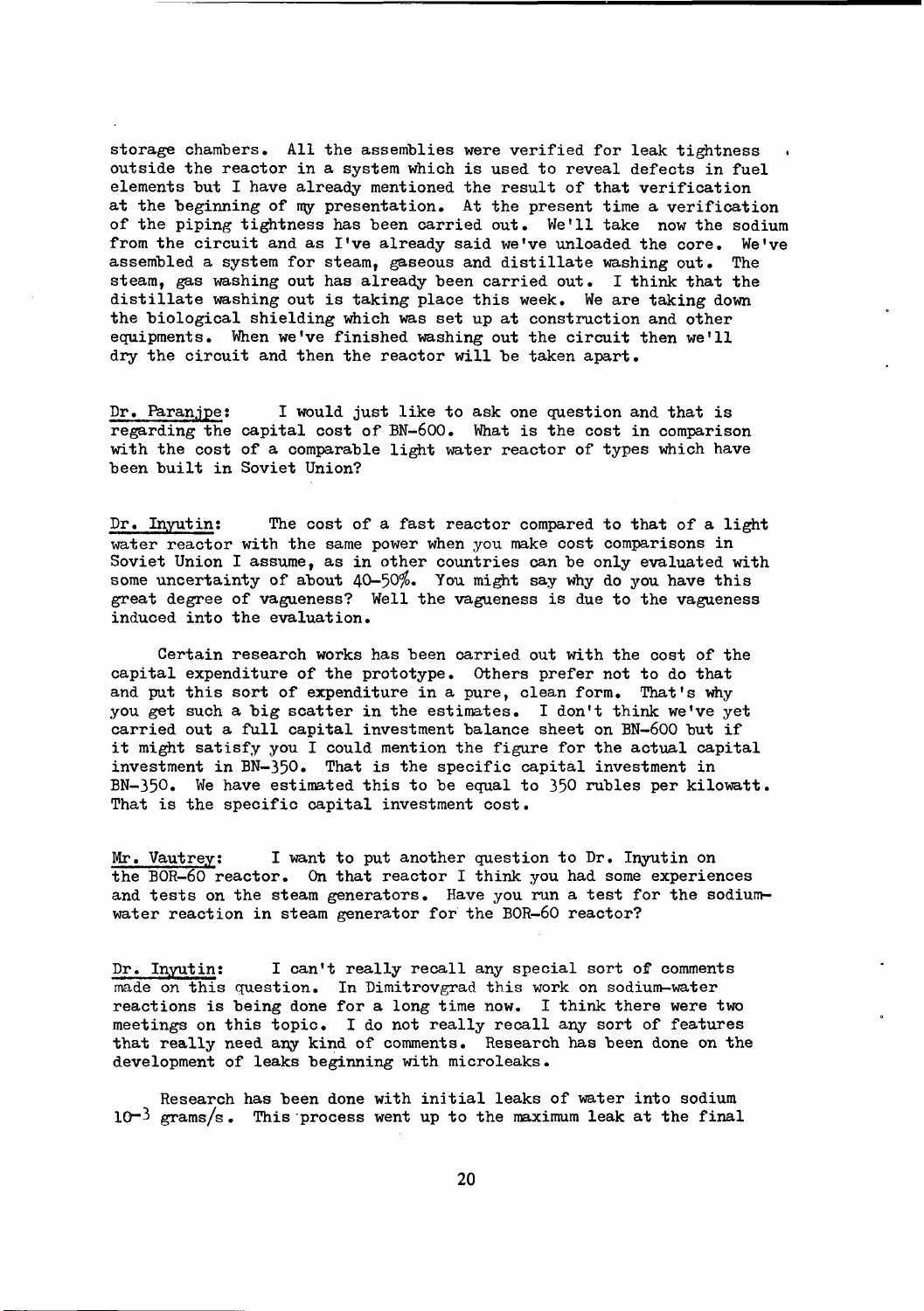stage of more than 4 gram/s. There are some other data which were given in the report also.

Dr. Tomabechi: In connection with this steam generator I have one question. Today we have learned that the module type steam generator made by Czechoslovakia farm for BN-350 has been put into operation and since you have said BN-350 has been operating quite well at 650 MW  $(thermal)$ , I assume there was no leak experience last year and my question is - are any original steam generators being still used at BN-350 or have you changed all the originally fabricated steam generators to the modified version of the steam generator?

Dr. Inyutin: I have mentioned that one of the steam generators has been working from the very beginning when it was set up and it has been working for more than  $48,000$  hours. All the other steam generators have either been dismantled or replaced.

Dr. Tomabechi: So, one unit of originally designed steam generator is still working?

Dr. Inyutin: Yes, you're quite right. And its performance has gone more than  $48,000$  hours.

Dr. Welch: I believe you said that in the reprocessing development work you have looked into reprocessing uranium and plutonium together so that they would remain in the right ratio for production of new fuel. Did you find that you needed more solvent extraction cycles to get the fission products removed as a consequence of this?

Dr. Inyutin: If you were to ask me what I least understand in the contents of this report, then I would have to confess that it's the chemical reprocessing of the spent fuel. I mentioned that mathematical modelling of this process has been carried out and corresponding results had been obtained. So if detailed data is required you could obtain this on the basis of a bilateral exchange but the details are certainly available. All we're doing is giving a general picture but the details are certainly available.

Dr. Rosen: There are two questions and I think the first question is a very simple one. Did I understand you correctly to say that you are replacing the reactor vessel in BR-10?

Dr. Inyutin: Yes, yes, that's right.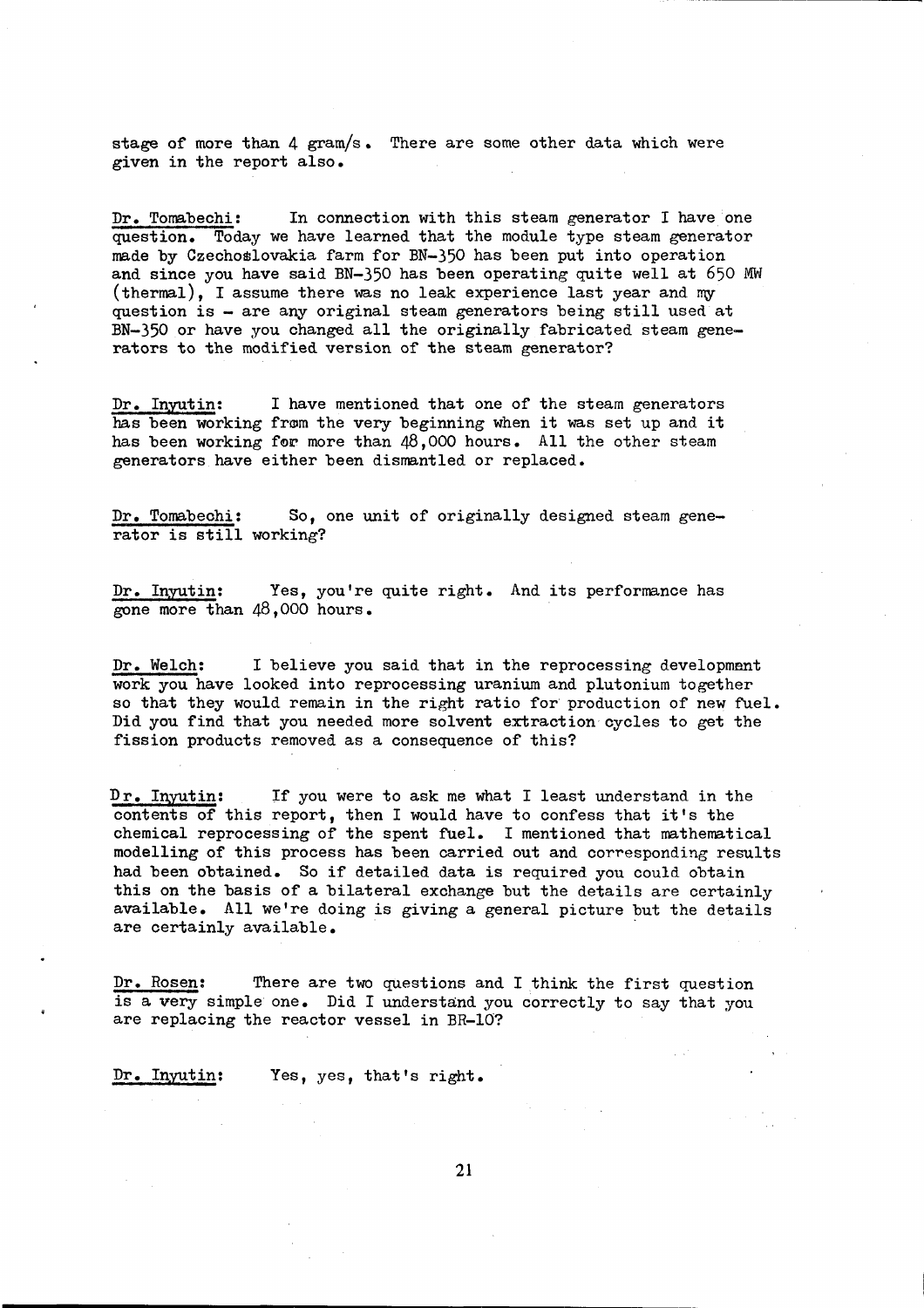Dr. Rosen: The second question is what do you intend to do with failed fuel in BN-600? Do you intend to wait till the end of the operation of a core to replace the fuel or do you shut down? Or do you have any plan that you can tell us as far as running the reactor with failed fuel elements is concerned?

Dr. Invutin: We would certainly love not to have any fuel failures. That's what we really want. We have been doing an intensive work for a long time on methods for operating if defective assemblies do occur. We have the philosophy that nothing terrible would happen if the reactor were to have from 0.1% to 1% of defective fuel elements.

Which figure is more acceptable  $-$  this depends on the operating conditions. In BR-10 for example the number of failed fuel elements was from 0.5 to 1%. In industrial type reactors such as BN-350 and BN-600 I think it would be desirable to lower this level but we are not totally excluding the possibility of operating with failed fuel elements. In other words we work to improve the reliability of the fuel elements. However there will always be some final probability even if it's very small but there's always a probability of a fuel failure. So what we're trying to do is to work out a way of operating with defective fuel elements although of course this doesn't give us any particular pleasure and, to repeat myself, we are working towards the reliability factor. That's the main factor - reliability of operation.

## 6. Discussion of Dr. Balz' Presentation

Dr. Paran.jpe: I wish to ask Dr. Balz two questions. One is just a clarification. What is the European unit of account? Can you explain what this unit means? And my second question refers to the ultrasonic thermometer mentioned on page  $8$  of your presentation. Could you say something more about the basic concept for the ultrasonic thermometer?

Dr. Balz: The European unit of account (EUA) is a mixture of the different currencies of the Member States of the European Communities. One European unit of account is about 1.4 US  $$$  (October 1979).

As concerns the basic concept of the ultrasonic thermometer development, I prefer to provide you some written information. We are foreseeing the application of the ultrasonic thermometer to post accident heat removal experiments for temperature measurements up to the  $UO<sub>o</sub>$ melting point.

Dr. Marth: This UNIPEDE report, is this a regular report which is being updated after certain time period again? I mean there was a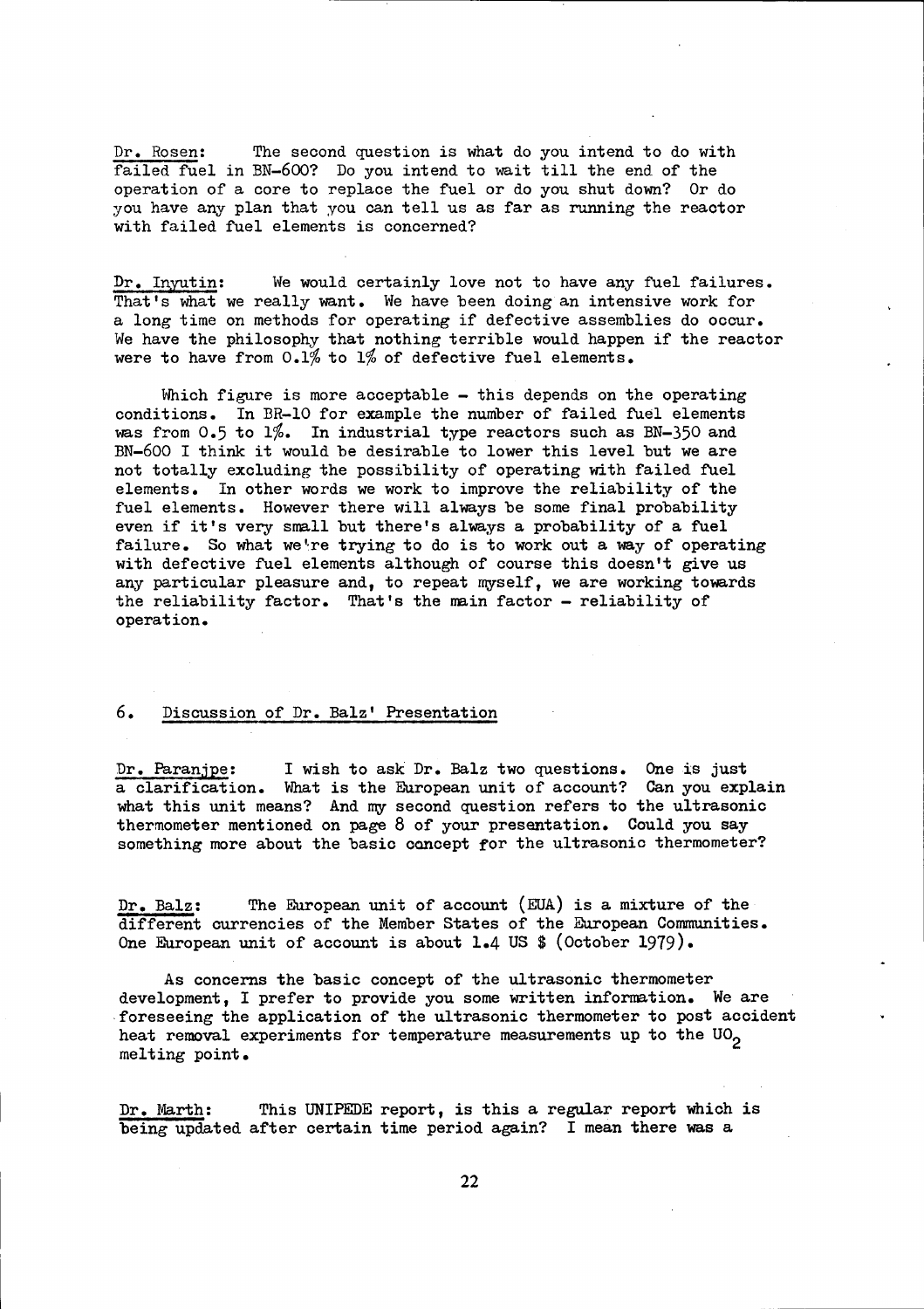UNIPEDE report already five years ago and now you are announcing a new one.

Dr. Balz: The report under preparation is more than the up-dating of the former ones. It is above all an extension, in so far, as particular emphasis was given to an assessment of the influence of different fuel cycle parameters on the LMFBR penetration.

## 7. Discussion of Dr. Royen's Presentation

Dr. Smith: There is this question of two instances of possible overlaps between meetings sponsored by this group and activities of the OECD. It is important that we don't in fact have any serious overlap. We can take it that you let us know if there are any problems and that you will ensure there is no overlap.

Dr. Royen: This certainly will be. For instance a report mentioned on the first page, "It will start late in 1980". That means that the first draft will certainly not be available before figure after that. Your specialists' meeting may have taken place by that time or you will know better whether you intend to hold it or not but in any case I shall make sure that both groups are informed on this interaction.

#### 8. Discussion of Dr. Smith's Presentation

Dr. Paranjpe: I'd like to ask one question to Dr. Smith. At the time the primary pumps were tripped for the natural circulation experiment, what was the condition of the secondary pumps and the boiler feed pumps?

Dr. Smith: At the time of the trip the secondary pumps were operating and so were the boiler feed pumps. I think what happens on the secondary circuit then is not important. In fact the heat is removed through the emergency decay circuit and not through the secondary circuits. I believe the secondary pumps were tripped but I don't actually have that information immediately in front of me. (In fact the secondary pumps were tripped).

Dr. Marth: Mr. Smith, on page 23 at the bottom you wrote about the possibility of removing pins in the second last paragraph and then you made remarks that you are going to introduce new concepts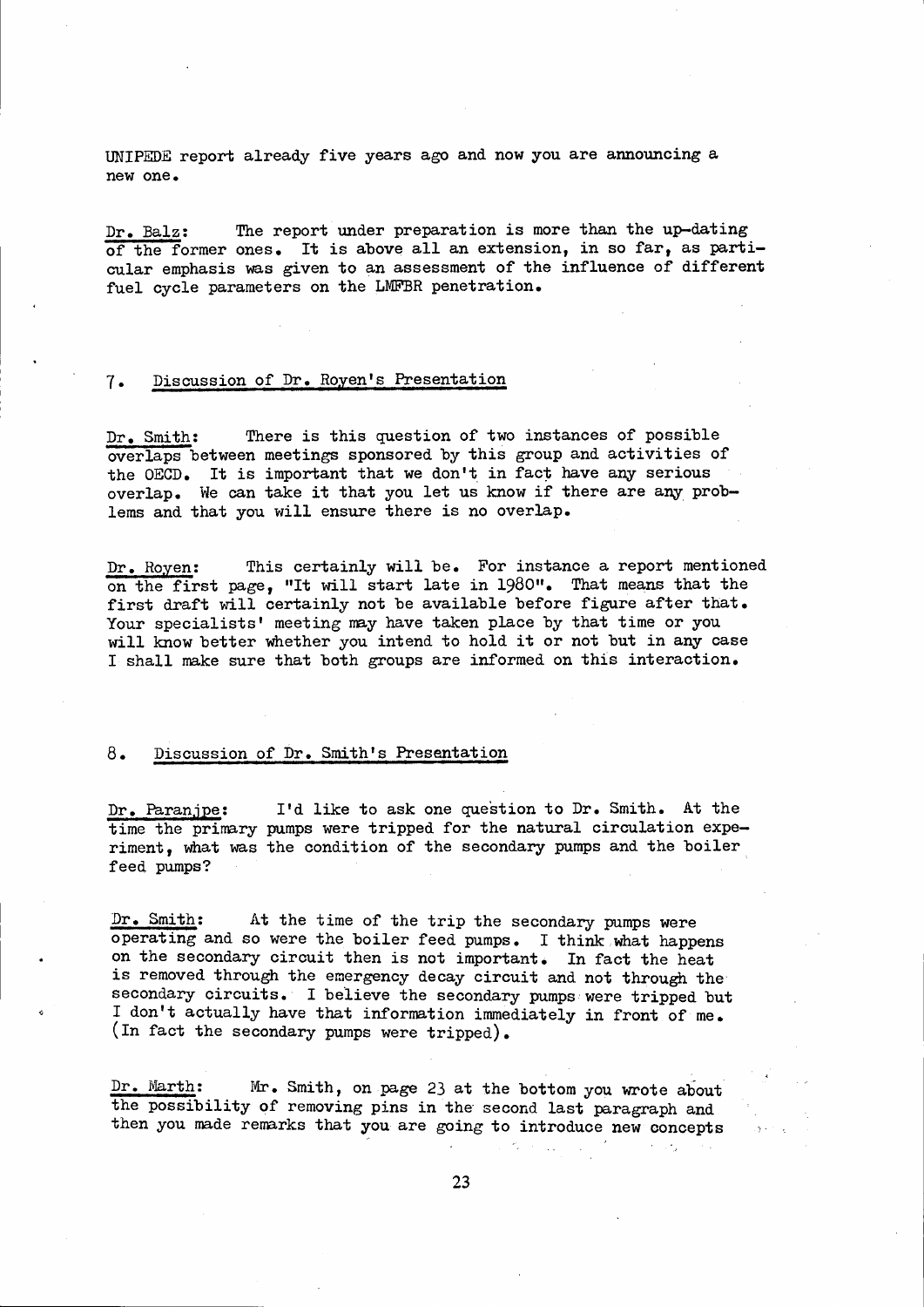in fuel design such as grids supports and so on. My question is. did you have any problems in removing high point pins or what are the underlying facts?

Dr. Smith: Well, we have not yet put any of the PFR fuel through this reprocessing plant. We know that if pins swell as they have done in some experimental sub-assemblies, it becomes more difficult to pull them out through grids. Now we think that if these are designed correctly, then despite the swelling of the pins in the grids, the interactions will be such that it will be possible to pull these pins out either one by one or in large groups. It's a question of the time taken to dismantle the sub-assembly. The PFR methods in fact is to pull pins out one by one but this is a somewhat laborious procedure.

Dr. Marth: You are also talking of massive sharing of fuel assemblies with or without wrappers. I wonder because it takes a lot of strength to share large fuel bundles closely packed without taking them out of the wrapper.

 $Dr_{\bullet}$  Smith: I think what we're trying to indicate here is that this is one of the areas which is not finally determined. These are the various alternative ways that we are considering as possible methods of getting fuel from the sub-assembly into the dissolution plant. It's one of the difficult areas of fast reactor fuel.

Dr. Tomabechi: You told us that in the past, an experiment has been made to simulate the natural circulation tripping of the reactor at 50 MW (thermal). Is there any further following program to pursue this natural circulation experiment in the future?

Dr. Smith: Yes, there is a program to do this at increasingly large powers. This will be fitted into the program as appropriate and I think the intention is to do a trip from a higher power. I'm not sure what this higher power is. It's either 100 or a 150 MW (thermal).

This next round of tests will be done when there is a convenient time. We don't want to take up much reactor time for these experiments, but we do plan to carry them out and hopefully they will indicate in the end that one can safely trip from a full power with only natural convective cooling. Whether we would actually do deliberately the trip from full power or not, I don't know. It depends on the intermediate experiments.

Dr. Tomabechi: I understand the experimental data you obtained are very much encouraging to continue the experiment. And perhaps you will be in confidence in the near future that the natural circulation will be smoothly established even if the reactor will be shut down at full power. Do I understand it correctly?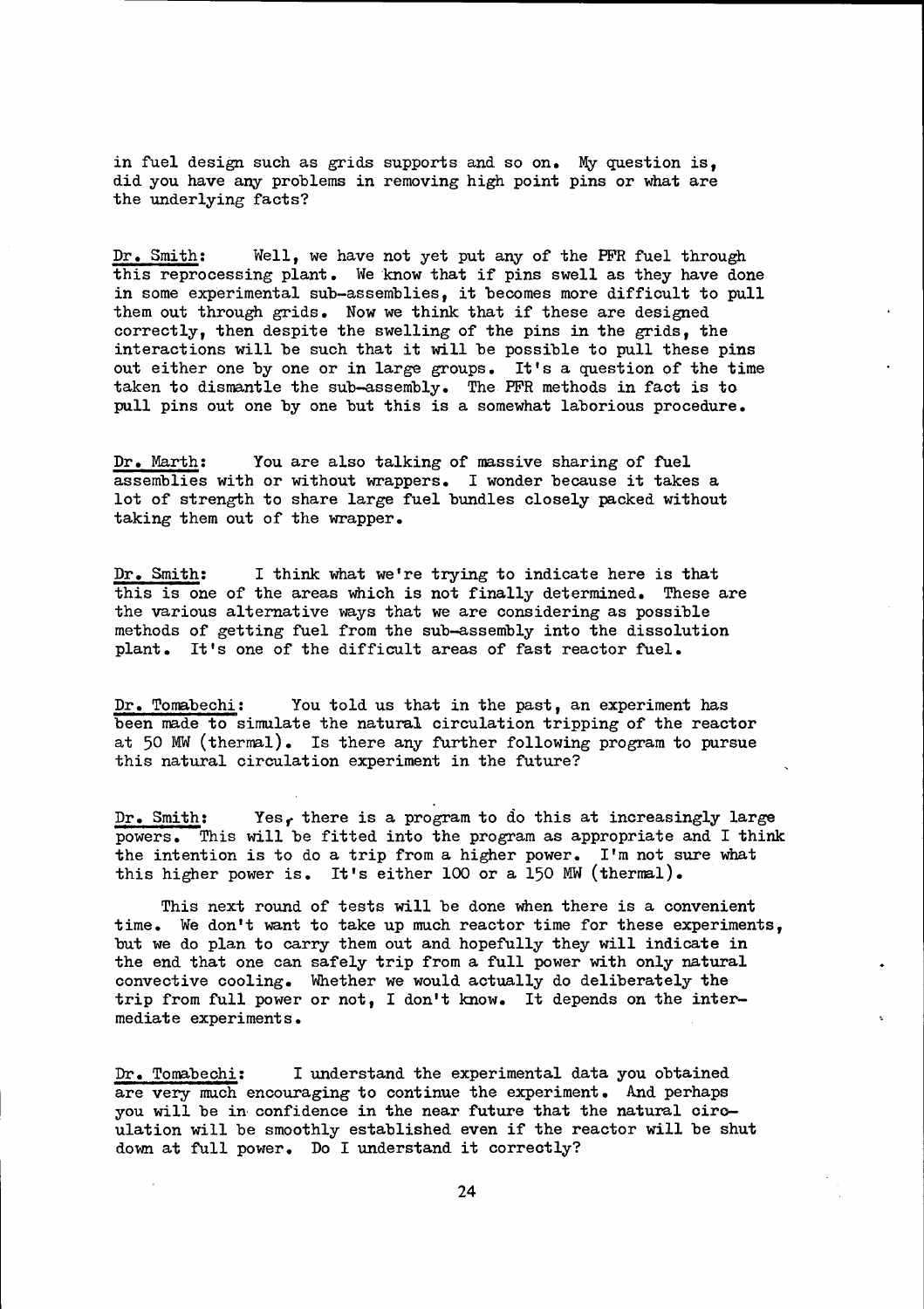Dr. Smith: Yes, we are confident here. There are two issues here. One is whether or not it is possible on PFR. Perhaps more important is whether it is possible to design a CFR in such a way that it would be possible. I believe at the moment that it will be possible to design CFR in that manner. But of course there is a little way to go and we are not at this stage claiming too much. I personally would not like to say positively that it will be possible in case I might be proved wrong. The indications are however very encouraging.

Dr. Rosen: My question is a funding question. I'm not sure you have the answer. I'm interested in knowing what kind of funds are being extended on the DCFR design program and if those funds are included in the 80 Million pounds that you indicated the authority was funding?

Dr. Smith: I think I'm correct in saying that those do not include the money which is directly being spent on the design office which is very small. The total money spent in the UK approaches a hundred million a year.

Dr. Inyutin: I have two questions. Dr. Smith, could you explain what you meant by the term electrical storms. That's on page  $6$ . Second question - what's the reason for limiting the flow in the argon which cools the blanket area? You mentioned that in that paragraph.

Dr. Smith: The electrical storm is thunder and lightning - an electrical lightning strike on the power lines. Now the blockage of this argon circuit - I'm not too sure of that. Speaking from memory I think it's due to sodium oxide that somehow has blocked some circulating pipes.

Dr. Vautrey: Perhaps I could put a very small question. Page  $22$ . Section 7.3 on CDFR. When you talked about burn-up level of 10%, did you mean the maximum burn-up or what did you mean by this?

 $Dr.$  Smith:  $10\%$  peak, maximum.

## 9. Discussion of Dr. Rosen's Presentation

Dr. Vautrey: A very small question - I didn't hear quite correctly. I would simply like to have confirmation as regards to the choices made for the CDS study. Could you tell me again for what burn-up the figure is? What burn-up is envisaged and also can you talk about the steam cycle?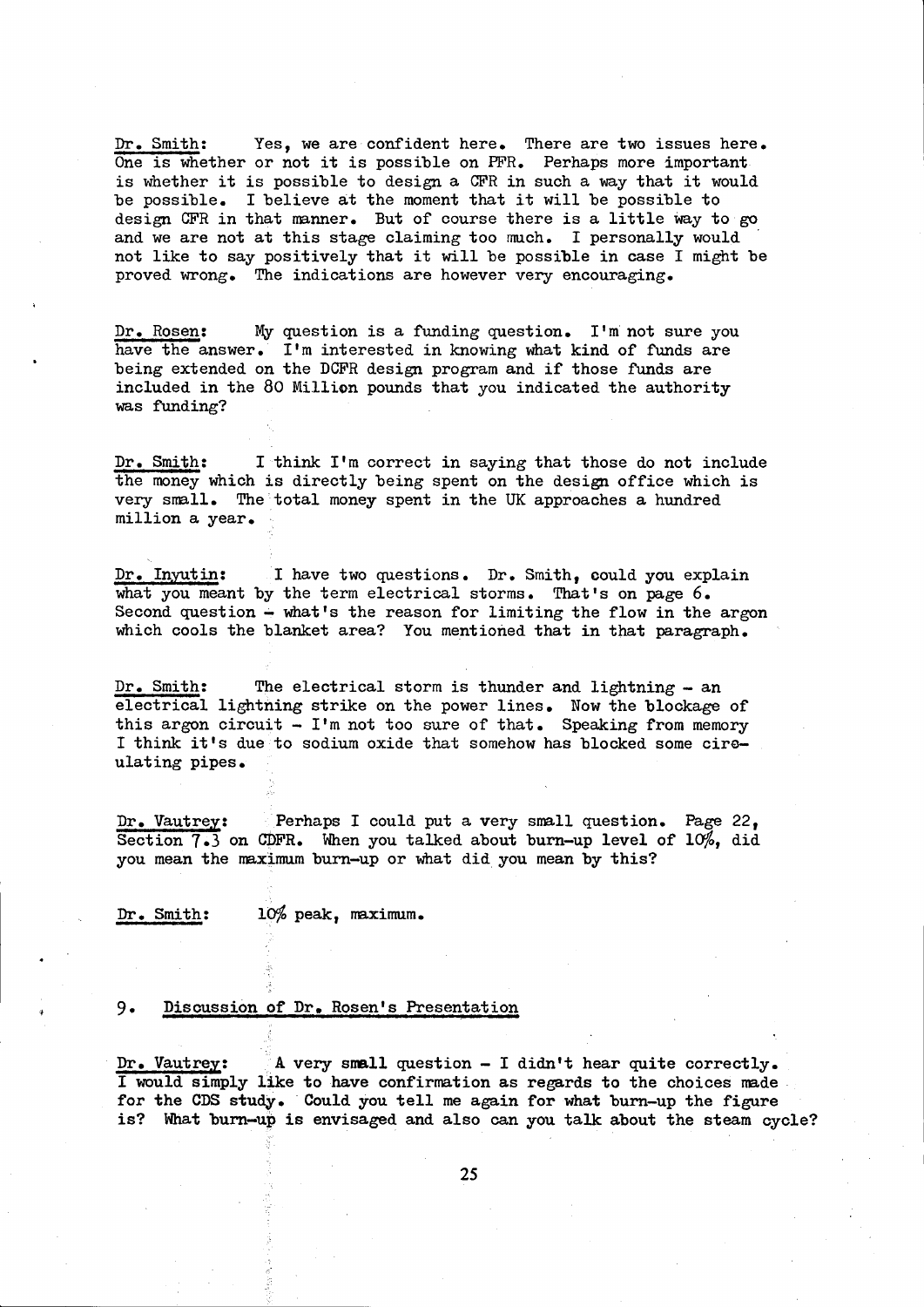$Dr.$  Rosen: It's 80,000 MW days per ton burn-up. I'm not an expert on steam cycles but it's a steam cycle with a low recirculation rate. It's a circulation rate that initially was in the order of 1.5 but during the operation by lowering the recirculation pump speed is a little below<br>1.1.

Dr. Marth: Dr. Rosen, did I get you right? USDOE requests a certain amount let's say \$300 Million and gets more by the Congress? Well, I'm asking because in our country it's the other way around. We always try to request more.

Dr. Rosen: It's usually the other way around in our country also, but the breeder reactor is a unique instance. There have also been other programs that have been somewhat similar. For instance, the gas reactor programme. The Administration has seem fit to cancel the HTGR program for the past two years and the Congress has restored it. The Clinch River breeder reactor was scheduled for phaseout this year but the Congress authorized \$172 Million. Our legislative processes require that the Administration budget be reviewed by appropriate congressional committees.

 $Dr.$  Smith: On page 4 with your various objectives, you talk about obtaining fuel doubling times of less than 15 years or would this be for a very delayed program? Surely, there's no need for a small doubling time particularly if you start early.

Dr. Rosen: I would agree with you that depending on the nuclear growth low doubling times may not be necessary, certainly not as low as 15 years but when you have sufficient time, a programme to optimize costs is justified. I should mention that the CDS core design will be a heterogeneous core and I say that in the context of a carbide fuel's programme, with a low doubling time. When you have sufficient time you can do some of the development work which some of the countries can not afford to undertake.

## 10. Discussion of Dr. Tomabechi's Presentation

Dr. Smith: Could I ask you whether there are any plans for reprocessing MONJU fuel and where this would be done?

Dr. Tomabechi: We haven't decided as yet formally. Only decision which has been made is we will not have the reprocessing plant at the site of MONJU. So either we will have the reprocessing plant somewhere else other than the site of MONJU or another possibility could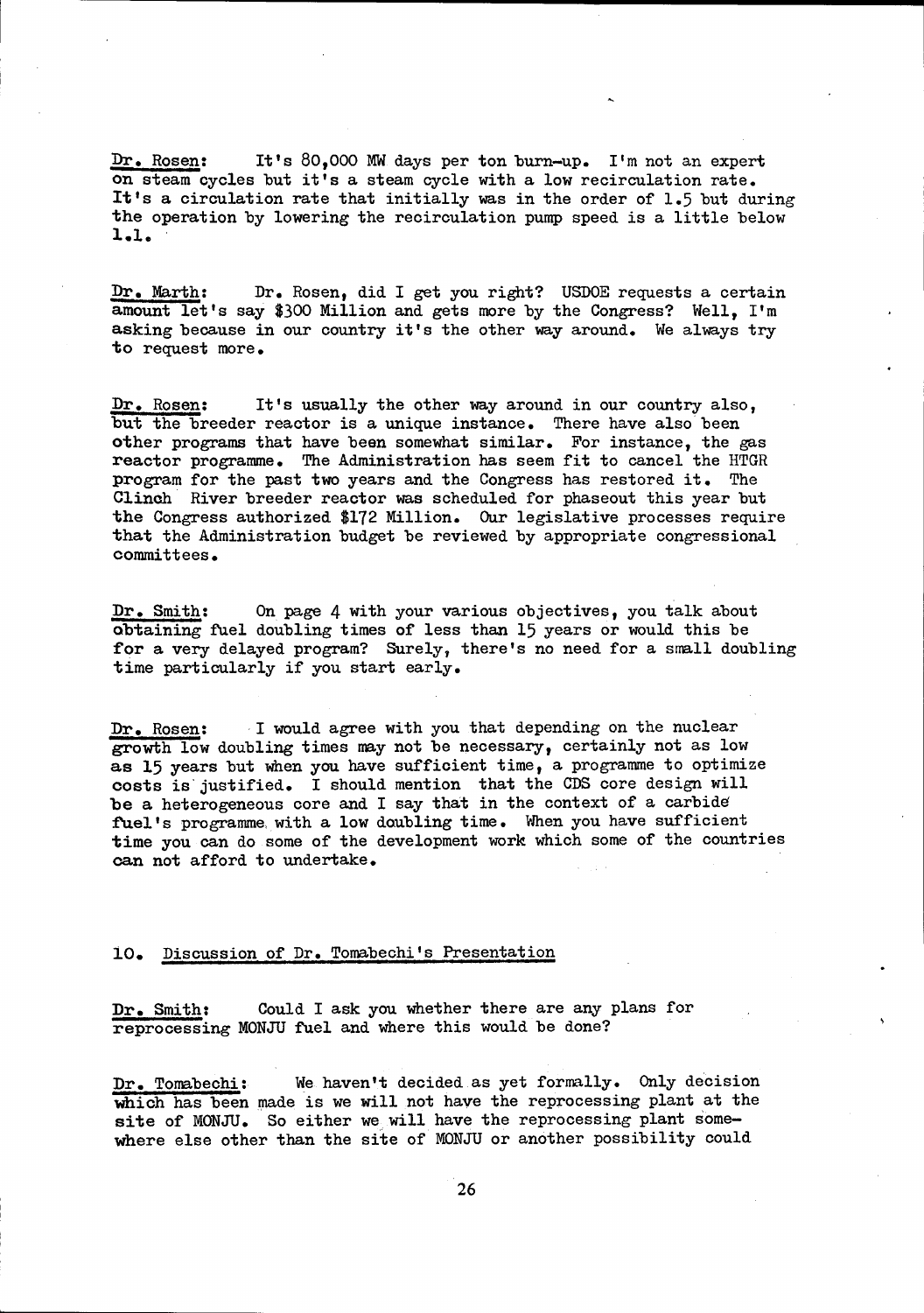be to cooperate with foreign country  $-$  to reprocess MONJU fuel. But according to the long-time programme of our Atomic Energy Commission there should be a reprocessing plant to be built in order to reprocess fuels from fast reactor in the future.

Dr. Smith: Have you given any thought to the design of transport flasks for moving spent fuel?

Dr. Tomabechi: We have designed flasks for transporting spent fuel from MONJU. We have conducted drop tests and also fire tests and other tests which are normally required. However, it's under the stage of developing and we haven't fabricated the flasks to be used practically for MONJU as yet. In other words we have fabricated models of the flasks and conducted tests.

Dr. Smith: Could I then just ask about this provisional design? How many sub-assemblies can you carry in a flask and roughly how heavy is the flask? And what coolant do you use?

Dr. Tomabechi: Effort has been made in the past several years in order to develop transport casks of spent 'fuels of both JOYO and MONJU. However, because of difference in time when such transport casks will be needed major effort in the past has been naturally devoted to the transport casks for JOYO.

Two types of casks have been developed for JOYO. One is a cask for transporting fuel pins of disassembled fuel subassemblies to a reprocessing plant and the other is for transporting subassemblies within the reactor site.

Detailed design of the former has been completed, but no commitment has been yet made to fabricate the cask. A licensing application for the later is being filed to the regulatory authority and it is planned to manufacture the cask during this fiscal year. The cask is capable to contain 8 JOYO subassemblies, cooled by water, and weighs about 30 tons.

Only a conceptual design work has been so far conducted for a transport cask for MONJU fuel. The preliminary study was made on a cask capable of transporting 6 MONJU subassemblies, cooled by Helium. The weight of the cask was estimated to be close to 100 tons. Such study will be continued further in the future.

Dr. Paranjpe: May I ask you one question about your helical coil steam generators? Have you examined the unit which has been taken out for effects like non-uniform temperature along the circumference of the tubes in those parts of the steam generator? That is, a twophase mixture may be flowing and therefore you may get their separation.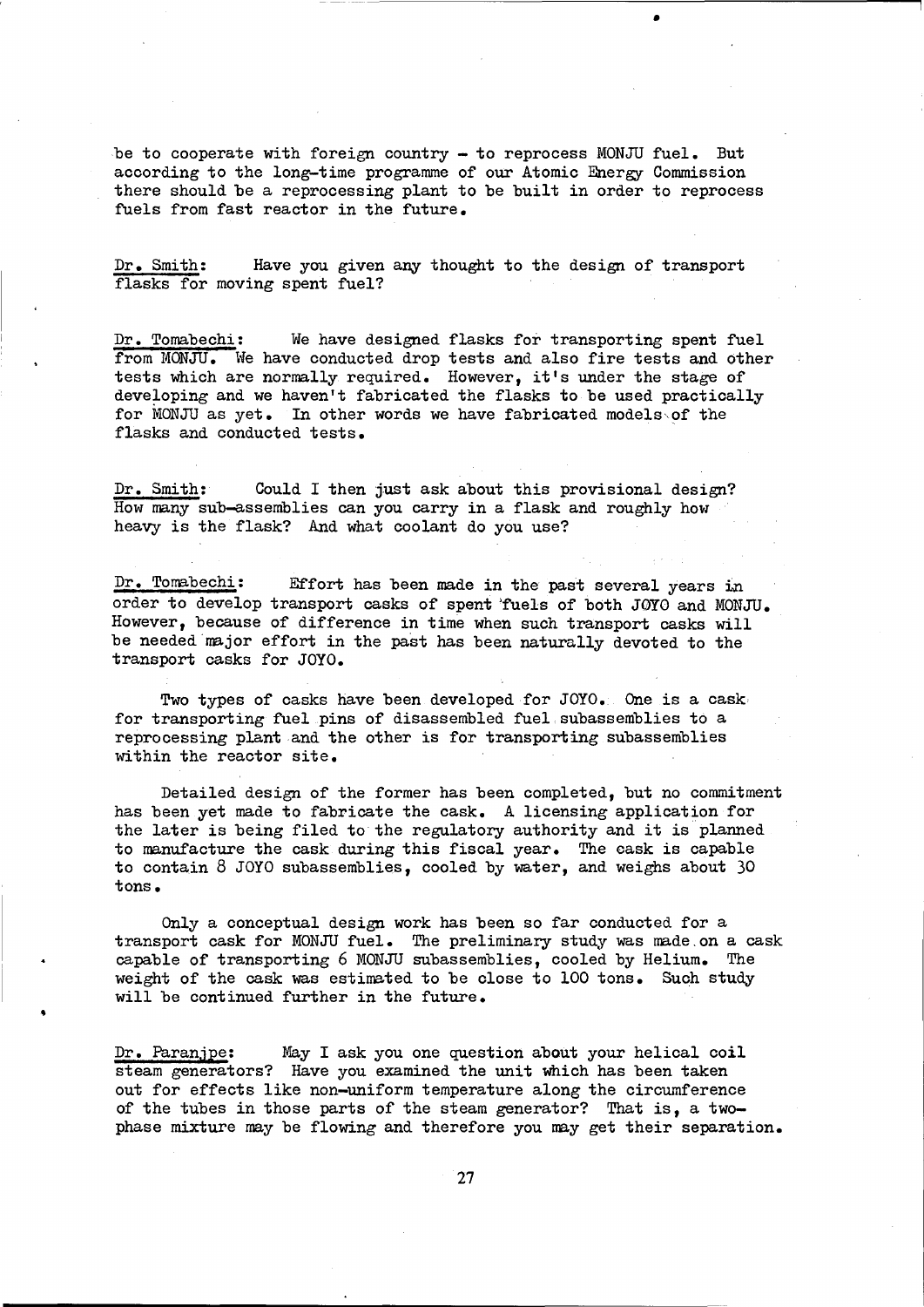Steam is within one part of the circumference and water is within another part of the circumference.

Dr. Tomabechi: Yes, we have conducted quite thorough inspection on the  $No. 1$  steam generator after dismantling from the testing facility. And as far as I know we have observed no surprising phenomena after having operated during three of four thousand hours under the fast reactor condition.

 $Dr.$  Paran.jpe: Did all the unit operate over the whole range? That means say from 20% of the rated output to 100% of the rated output with corresponding conditions of sodium temperature on the sodium side?

Dr. Tomabechi: Yes, we have a test facility which is called the 50 MW steam generator test facility. This facility can simulate most of the parameters of secondary circuit and water circuit of MONJU plant. The steam generator we mantled on this test facility is called the 50 MW steam generator No. 1. It had tube bundles with full size of that design for MONJU. However, number of the tubes was smaller because the total capacity is only 50 MW and the steam generator we are designing for MONJU is over 200 MW. We have operated this steam generator something from 15% to 100 % bearing the power of the steam generator.

Dr. Marth: I should like to congratulate you on your fast power rise with JOYO reactor. Really very quick. Let me ask you a question on this negative bowing coefficient. The reason seems not yet to be clear but is it of a major relevance for the safety or for the licensing area? How do the licensing people look at it?

Dr. Tomabechi: The total loss of reactivity observed is anyway much less than \$1. Even if we have the sudden reactivity packed into the core it may cost only 10 or 15% in jump of the power.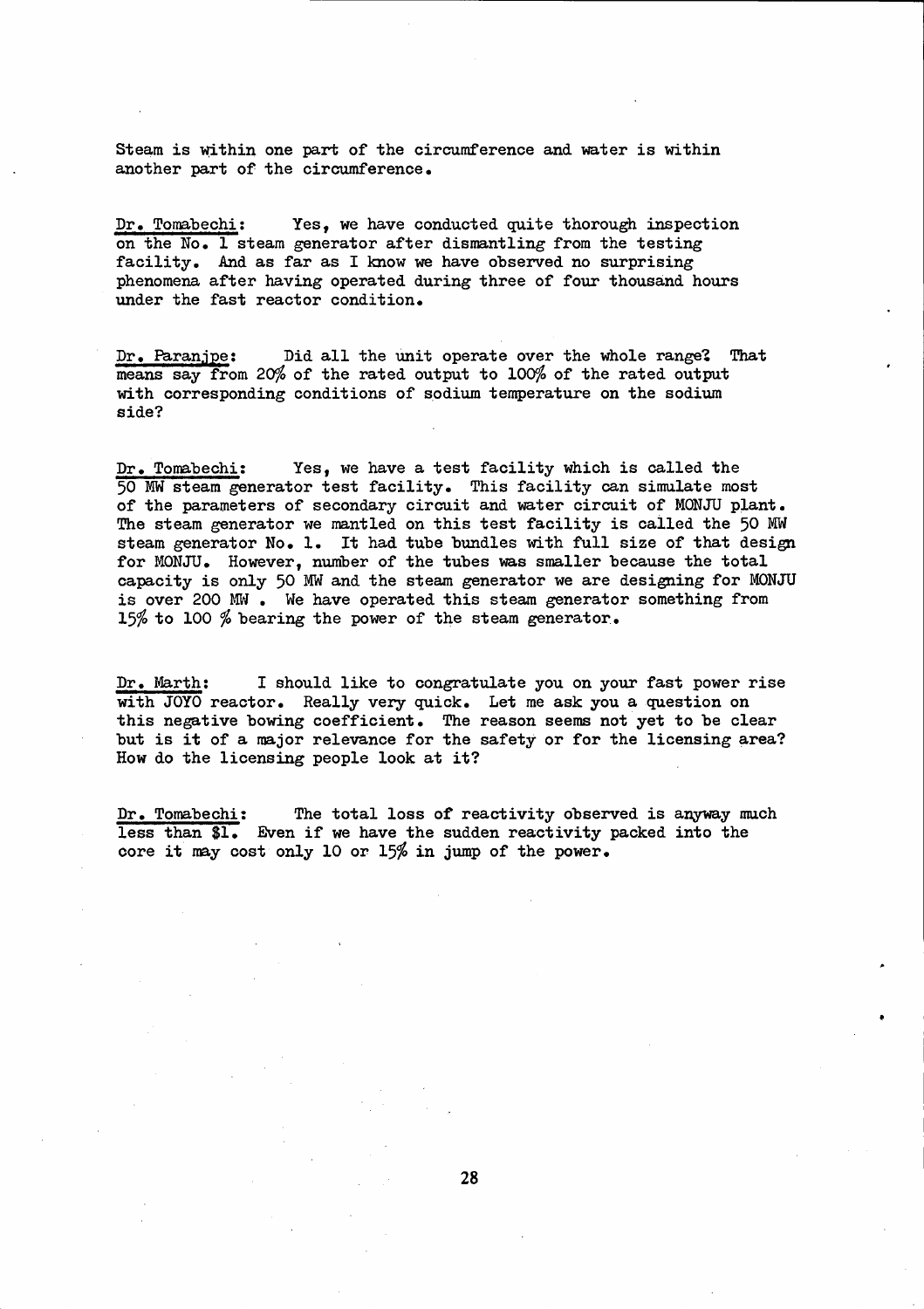$\label{eq:2.1} \frac{1}{\sqrt{2}}\int_{\mathbb{R}^3}\frac{1}{\sqrt{2}}\left(\frac{1}{\sqrt{2}}\right)^2\frac{1}{\sqrt{2}}\left(\frac{1}{\sqrt{2}}\right)^2\frac{1}{\sqrt{2}}\left(\frac{1}{\sqrt{2}}\right)^2\frac{1}{\sqrt{2}}\left(\frac{1}{\sqrt{2}}\right)^2.$  $\bar{\mathbf{s}}$  $\label{eq:2.1} \frac{1}{\sqrt{2}}\left(\frac{1}{\sqrt{2}}\right)^{2} \left(\frac{1}{\sqrt{2}}\right)^{2} \left(\frac{1}{\sqrt{2}}\right)^{2} \left(\frac{1}{\sqrt{2}}\right)^{2} \left(\frac{1}{\sqrt{2}}\right)^{2} \left(\frac{1}{\sqrt{2}}\right)^{2} \left(\frac{1}{\sqrt{2}}\right)^{2} \left(\frac{1}{\sqrt{2}}\right)^{2} \left(\frac{1}{\sqrt{2}}\right)^{2} \left(\frac{1}{\sqrt{2}}\right)^{2} \left(\frac{1}{\sqrt{2}}\right)^{2} \left(\$  $\mathcal{L}(\mathcal{L}^{\mathcal{L}})$  and  $\mathcal{L}(\mathcal{L}^{\mathcal{L}})$  and  $\mathcal{L}(\mathcal{L}^{\mathcal{L}})$  and  $\mathcal{L}(\mathcal{L}^{\mathcal{L}})$ 

 $\mathcal{L}^{\mathcal{L}}(\mathcal{L}^{\mathcal{L}})$  . The set of  $\mathcal{L}^{\mathcal{L}}(\mathcal{L}^{\mathcal{L}})$